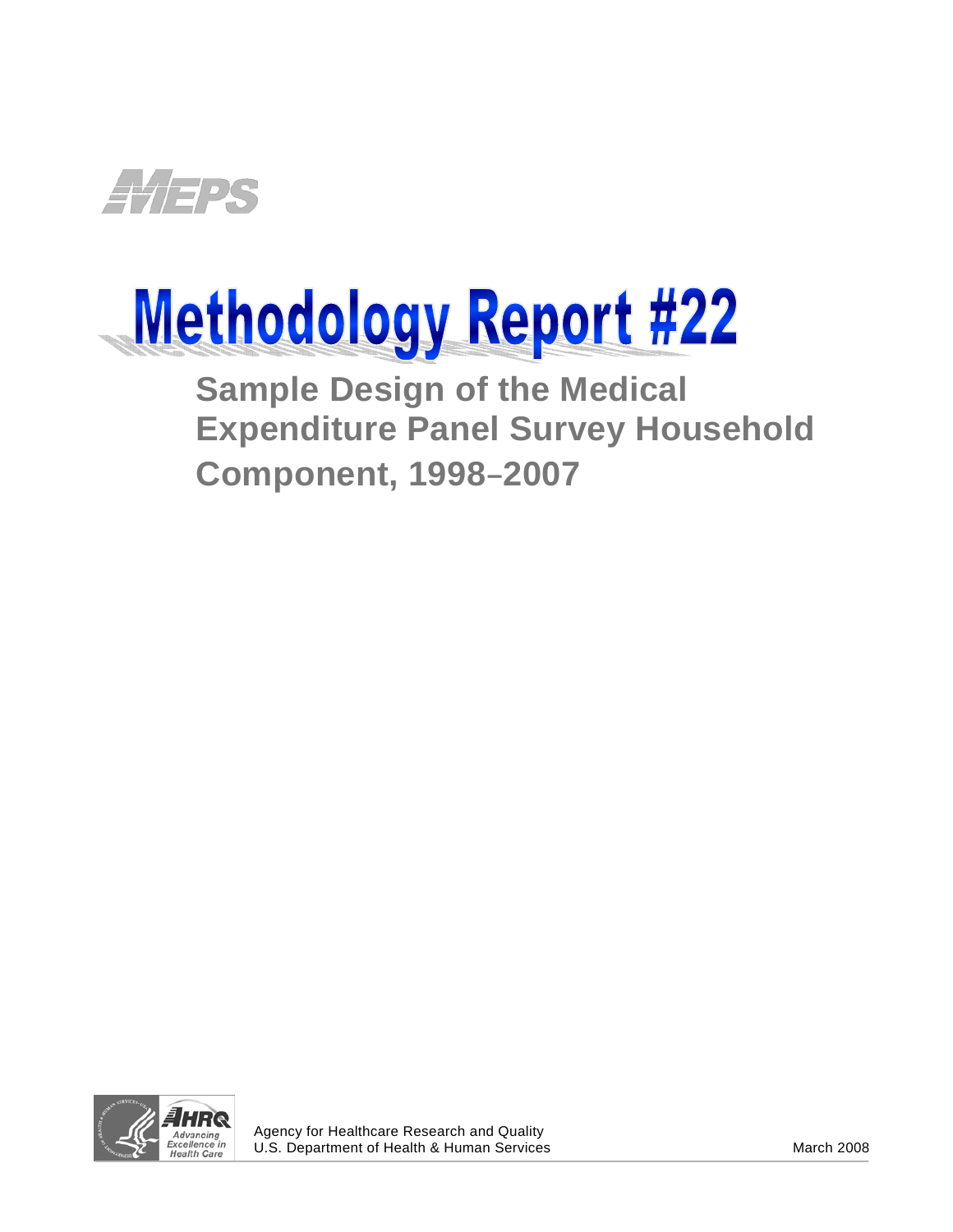#### **ABSTRACT**

This report describes the sample design for the 1998−2007 Medical Expenditure Panel Survey Household Component (MEPS-HC) and provides updates to the earlier descriptions of the 1996 and 1997 MEPS-HC sample designs. Since the sample of households selected for each panel of MEPS-HC is a subsample of households participating in the previous year's National Health Interview (NHIS) conducted by the National Center for Health Statistics of the Centers for Disease Control and Prevention, the report includes a summary of the key features of the NHIS sample design. This report also includes the target sample sizes, number of sampled units, number of completed interviews, and response rates for the MEPS-HC.

#### **Suggested Citation:**

Ezzati-Rice, TM, Rohde, F, Greenblatt, J, *Sample Design of the Medical Expenditure Panel Survey Household Component*, 1998–2007*.* Methodology Report No. 22. March 2008. Agency for Healthcare Research and Quality, Rockville, MD. http://www.meps.ahrq.gov/mepsweb/ data\_files/publications/mr22/mr22.pdf

∗ ∗ ∗

The estimates in this report are based on the most recent data available at the time the report was written. However, selected elements of MEPS data may be revised on the basis of additional analyses, which could result in slightly different estimates from those shown here. Please check the MEPS Web site for the most current file releases.

Center for Financing, Access, and Cost Trends Agency for Healthcare Research and Quality 540 Gaither Road Rockville, MD 20850 <www.meps.ahrq.gov>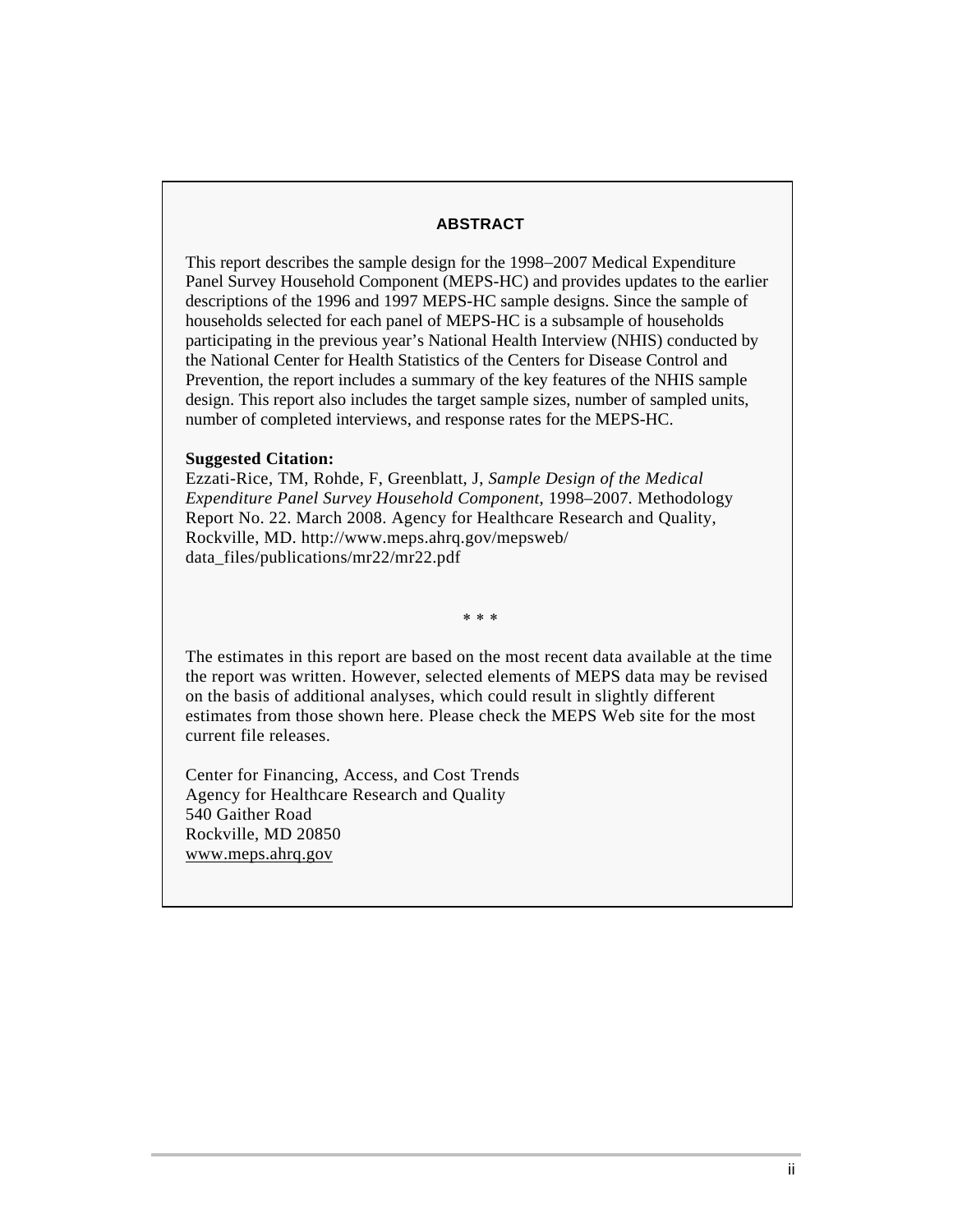# **The Medical Expenditure Panel Survey (MEPS)**

# **Household Component**

The Medical Expenditure Panel Survey (MEPS) provides nationally representative estimates of health care use, expenditures, sources of payment, and health insurance coverage for the U.S. civilian non-institutionalized population. The MEPS Household Component (HC) also provides estimates of respondents' health status, demographic and socio-economic characteristics, employment, access to care, and satisfaction with health care. Estimates can be produced for individuals, families, and selected population subgroups. The panel design of the survey, which includes five rounds of interviews covering two full calendar years, provides data for examining person level changes in selected variables such as expenditures, health insurance coverage, and health status. Using computer assisted personal interviewing (CAPI) technology, information about each household member is collected, and the survey builds on this information from interview to interview. All data for a sampled household are reported by a single household respondent.

The MEPS-HC was initiated in 1996. Each year a new panel of sample households is selected. Because the data collected are comparable to those from earlier medical expenditure surveys conducted in 1977 and 1987, it is possible to analyze long-term trends. Each annual MEPS-HC sample size is about 15,000 households. Data can be analyzed at either the person or event level. Data must be weighted to produce national estimates.

The set of households selected for each panel of the MEPS-HC is a subsample of households participating in the previous year's National Health Interview Survey (NHIS) conducted by the National Center for Health Statistics of the Centers for Disease and Control Prevention. The NHIS sampling frame provides a nationally representative sample of the U.S. civilian non-institutionalized population and reflects an oversample of blacks, Hispanics, and starting in 2006, Asians. MEPS oversamples additional policy relevant sub-groups such as low income households. The linkage of the MEPS to the previous year's NHIS provides additional data for longitudinal analytic purposes.

# **Medical Provider Component**

Upon completion of the household CAPI interview and obtaining permission from the household survey respondents, a sample of medical providers are contacted by telephone to obtain information that household respondents can not accurately provide. This part of the MEPS is called the Medical Provider Component (MPC) and information is collected on dates of visit, diagnosis and procedure codes, charges and payments. The Pharmacy Component (PC), a subcomponent of the MPC, does not collect charges or diagnosis and procedure codes but does collect drug detail information, including National Drug Code (NDC) and medicine name, as well as date filled and sources and amounts of payment. The MPC is not designed to yield national estimates. It is primarily used as an imputation source to supplement/replace household reported expenditure information.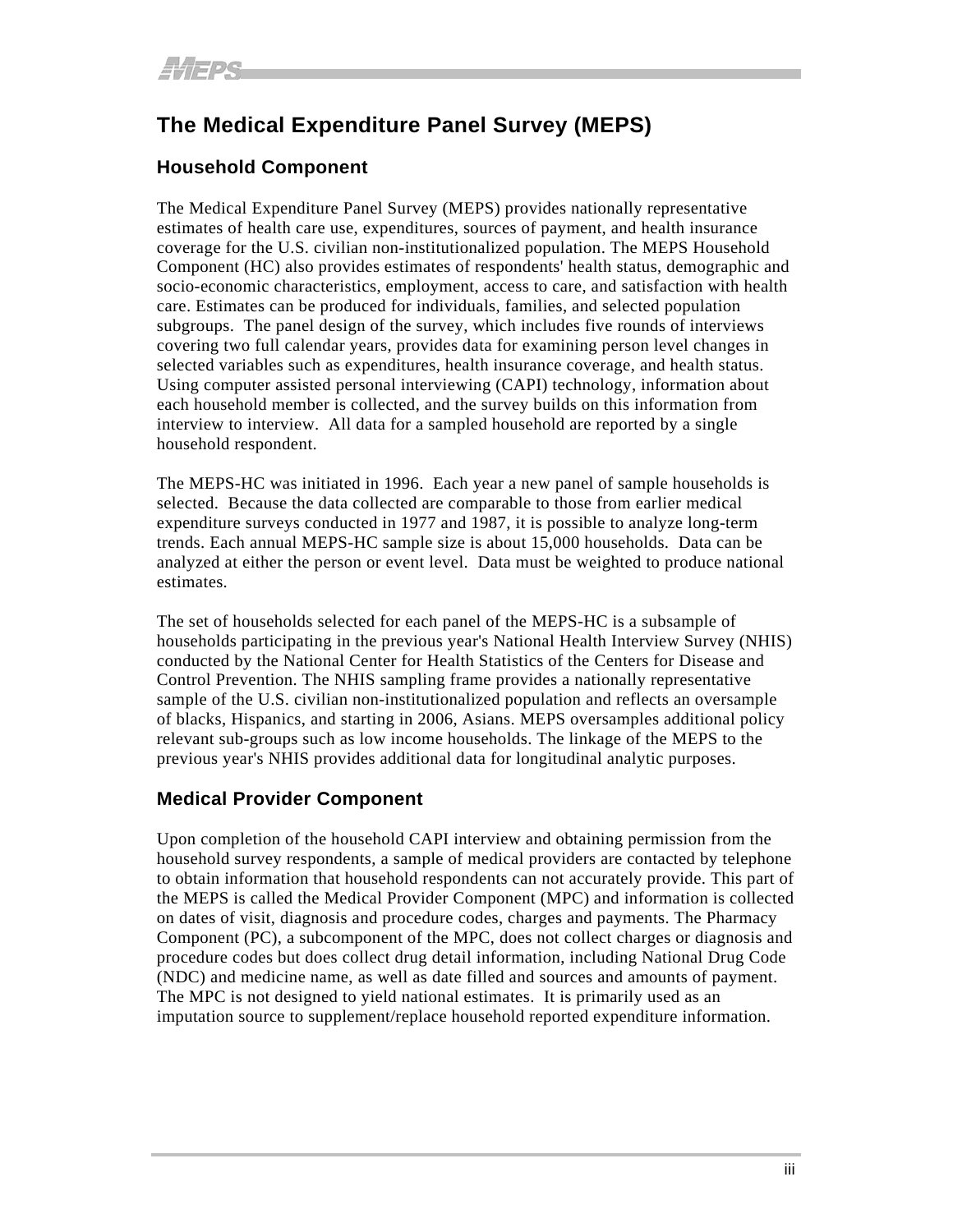# **Survey Management**

MEPS-HC and MPC data are collected under the authority of the Public Health Service Act. Data are collected under contract with Westat. Data sets and summary statistics are edited and published in accordance with the confidentiality provisions of the Public Health Service Act and the Privacy Act. The National Center for Health Statistics (NCHS) of the Centers for Disease Control and Prevention provides consultation and technical assistance.

As soon as data collection and editing are completed, the MEPS survey data are released to the public in staged releases of summary reports, micro data files, and tables via the MEPS Web site: [www.meps.ahrq.gov.](http://www.meps.ahrq.gov/) Selected data can be analyzed through MEPSnet, an on-line interactive tool designed to give data users the capability to statistically analyze MEPS data in a menu-driven environment.

Additional information on MEPS is available from the MEPS project manager or the MEPS public use data manager at the Center for Financing Access and Cost Trends, Agency for Healthcare Research and Quality, 540 Gaither Road, Rockville, MD 20850; 301-427-1406.

AHRQ Publications Clearinghouse Attn: (publication number) P.O. Box 8547 Silver Spring, MD 20907 800-358-9295 703-437-2078 (callers outside the United States only) 888-586-6340 (toll-free TDD service; hearing impaired only)

To order online, send an e-mail to: ahrqpubs@ahrq.gov.

Be sure to specify the AHRQ number of the document or CD-ROM you are requesting. Selected electronic files are available through the Internet on the MEPS Web site: <http://www.meps.ahrq.gov/>

[F](http://www.meps.ahrq.gov/)or more information, visit the MEPS Web site or e-mail mepspd@ahrq.gov.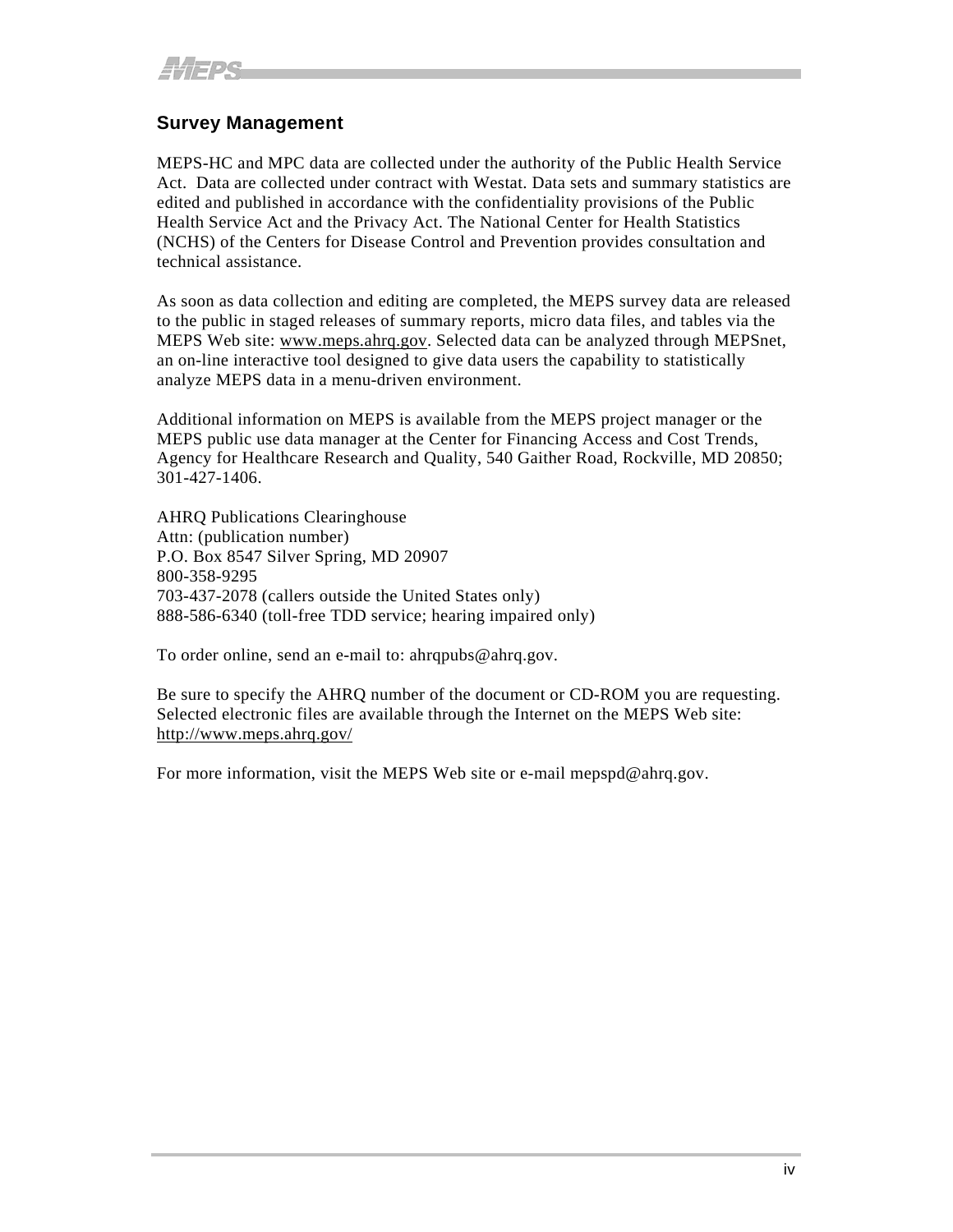# **Table of Contents**

| Table 1. Key Sample Design Features of the Medical Expenditure Panel Survey 14            |  |
|-------------------------------------------------------------------------------------------|--|
|                                                                                           |  |
| Table 2a. Number of responding dwelling units, families, and persons, by year and         |  |
|                                                                                           |  |
| Table 2b. Number of responding dwelling units, families, and persons, by year and         |  |
|                                                                                           |  |
| <b>Table 3a.</b> Number of completed person-level interviews by age, sex, race/ethnicity, |  |
| region, and MSA status (based on MEPS Point in Time files), MEPS 1996–2005 18             |  |
| Table 3b. Number of completed person-level interviews by age, sex, race/ethnicity,        |  |
| region, and MSA status (based on MEPS Full Year Files): MEPS-HC 1996-2005 19              |  |
| <b>Table 4.</b> Example sample size and response rates - Full Year (Panel 7, Rounds 1–3)  |  |
|                                                                                           |  |
| <b>Table 5. MEPS Individual Panel and Combined Annual Response Rates 21</b>               |  |

and the control of the control of the control of the control of the control of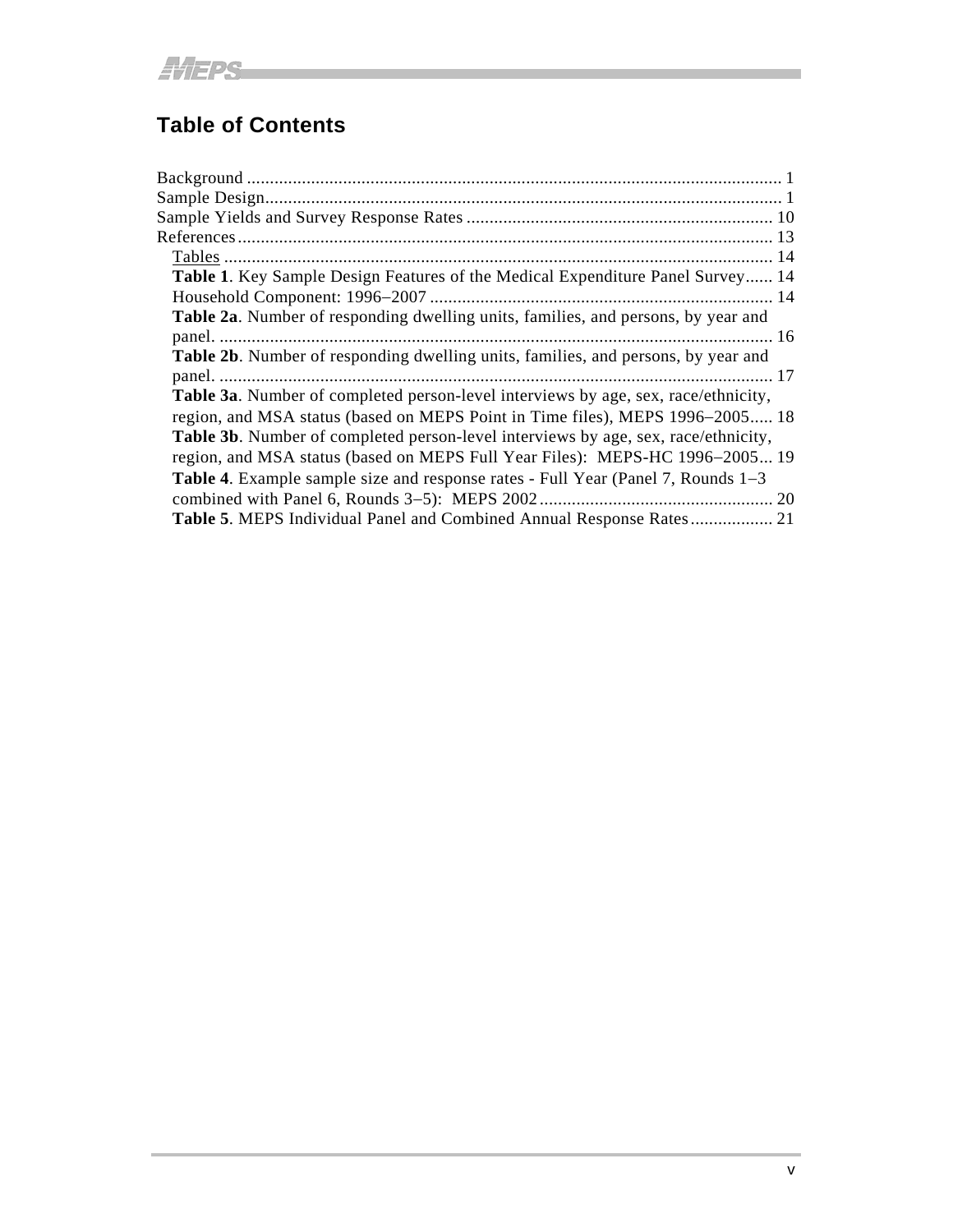# **Sample Design of the Medical Expenditure Panel Survey Household Component, 1998**–**2007**

Trena M. Ezzati-Rice, Frederick Rohde, Janet Greenblatt

# **Background**

The Medical Expenditure Panel Survey (MEPS) Household Component, a nationally representative sample of the U.S. civilian non-institutionalized population, has been conducted on an annual basis since 1996 by the Agency for Healthcare Research and Quality (AHRQ), U.S. Department of Health and Human Services (DHHS). The MEPS provides national estimates of health care use, expenditures, sources of payment, and health insurance coverage as well as information on respondents' health status, demographic/socio-economic characteristics, employment status, access to health care, and satisfaction with health care. The survey reports estimates for persons and families as well as subgroups of the population.

This report describes the sample design of the MEPS Household Component (MEPS-HC) for 1998 through 2007 and updates descriptions of the earlier MEPS sample designs. MEPS Methodology Report 2 details the sample design of the 1996 MEPS-HC and MEPS Methodology Report 11 describes the 1997 MEPS (Cohen SB, 1997; Cohen SB, 2000). An additional report provides an overview of the core components of the MEPS data collection and the statistical features of the survey (Cohen SB, 2003). This updated report also includes the target sample sizes, number of sampled units, number of completed interviews and response rates for the recent panels of the MEPS.

# **Sample Design**

# *Summary of Sample Design*

The MEPS-HC is a complex national probability survey of the U.S. civilian noninstitutionalized population. Each year a new panel of households is selected from among those households that participated in the previous year's National Health Interview Survey (NHIS), another large ongoing Federal health survey conducted by the National Center for Health Statistics of the Centers for Disease Control and Prevention, DHHS. Each new MEPS annual sample is referred to as a panel. In the MEPS, for each new annual sample, data are collected through a series of five rounds of computerassisted personal interviews (CAPI) over 30 months to yield annual data for two full calendar years.

As illustrated in Figure 1, a new MEPS panel of households has been selected and fielded each year since 1996. During each calendar year (with the exception of 1996) data are collected simultaneously for two MEPS panels. One panel is in its first year of interviews (e.g., in the year 2001, Rounds 1, 2, and 3 of Panel 6), while the prior year's panel is in its second year of data collection (e.g., in 2001, Rounds 3, 4, and 5 of Panel 5).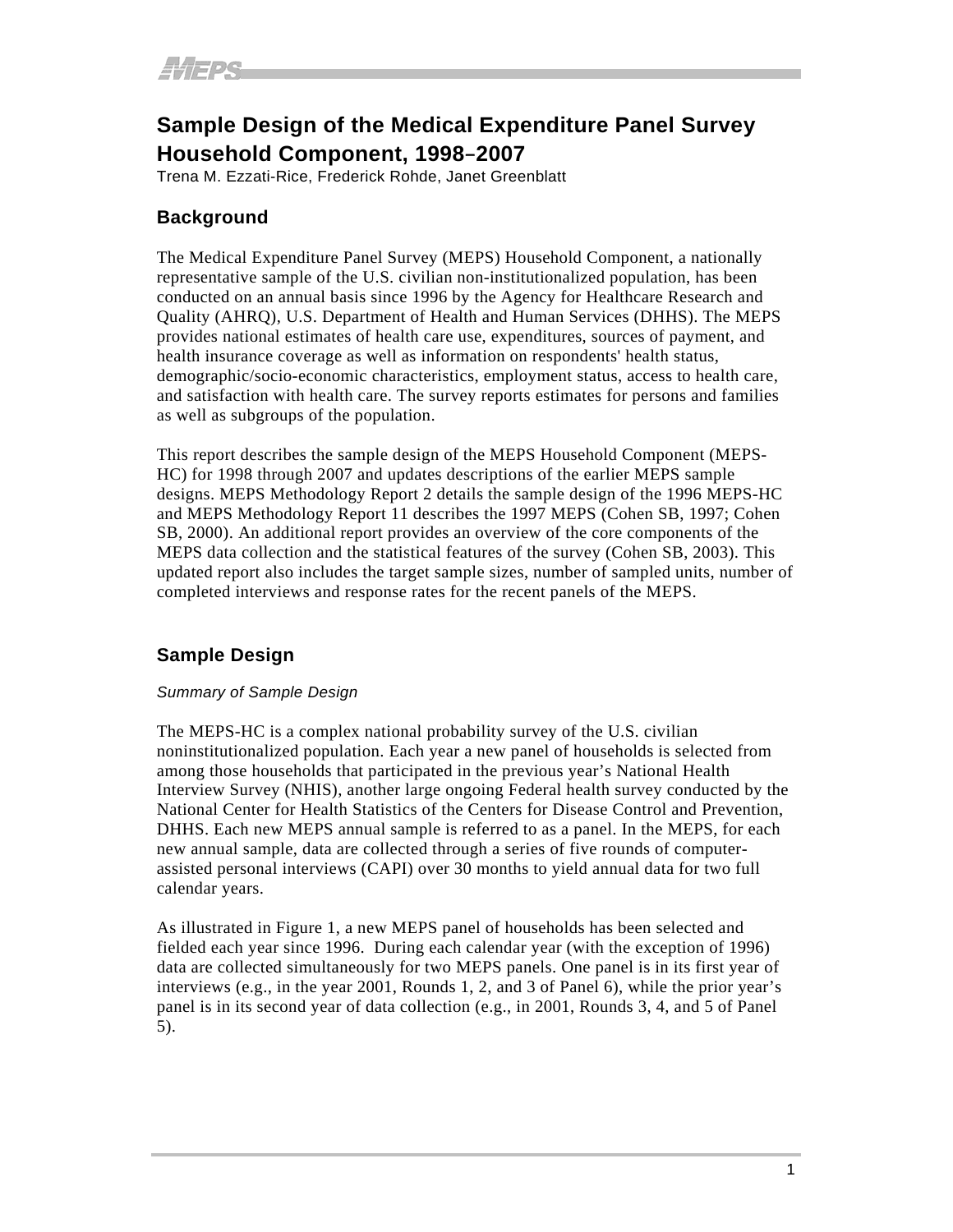| <b>MEPS</b> |                                  |                                                    |                                  | Year                                               |                                  |                                                    |                                  |                |
|-------------|----------------------------------|----------------------------------------------------|----------------------------------|----------------------------------------------------|----------------------------------|----------------------------------------------------|----------------------------------|----------------|
| Panel       | 1996                             | 1997                                               | 1998                             | 1999                                               | 2000                             | 2001                                               | 2002                             |                |
|             |                                  |                                                    |                                  |                                                    |                                  |                                                    |                                  |                |
|             | R <sub>2</sub><br>R <sub>1</sub> | R <sub>5</sub><br>R <sub>3</sub><br>R4             |                                  |                                                    |                                  |                                                    |                                  |                |
|             |                                  | R <sub>3</sub><br>R <sub>2</sub><br>R <sub>1</sub> | R <sub>5</sub><br>R <sub>4</sub> |                                                    |                                  |                                                    |                                  |                |
| 3           |                                  |                                                    | R <sub>1</sub><br>R <sub>2</sub> | R <sub>5</sub><br>R <sub>3</sub><br>R <sub>4</sub> |                                  |                                                    |                                  |                |
|             |                                  |                                                    |                                  | R <sub>2</sub><br>R <sub>3</sub><br>R <sub>1</sub> | R <sub>5</sub><br>R <sub>4</sub> |                                                    |                                  |                |
| 5           |                                  |                                                    |                                  |                                                    | R <sub>1</sub><br>R <sub>2</sub> | R <sub>3</sub><br>R <sub>4</sub><br>R <sub>5</sub> |                                  |                |
| 6           |                                  |                                                    |                                  |                                                    |                                  | R <sub>1</sub><br>R <sub>2</sub><br>R <sub>3</sub> | R <sub>5</sub><br>R <sub>4</sub> |                |
|             |                                  |                                                    |                                  |                                                    |                                  |                                                    | R <sub>2</sub><br>R <sub>1</sub> | R <sub>3</sub> |

# **Figure 1**. MEPS Household Component Overlapping Panel Design MEPS Panel

It should be noted that Round 3 for each MEPS panel overlaps two calendar years. In 1996, the first year of MEPS, only one panel (Panel 1) was fielded, thus the annual data for 1996 were based on this single panel of data. However, starting in 1997, to increase statistical power of annual estimates produced from MEPS, data are combined across two distinct nationally representative samples, making use of the MEPS overlapping panel design. More specifically, annual estimates are made by combining data from the panel in its first year of data collection and the panel in its second year of data collection. For example, 2001 annual estimates are represented by data collected for the second year of Panel 5 and data collected in year one of Panel 6.

In addition to annual estimates, the MEPS design structure permits longitudinal estimates over two consecutive calendar years, thus allowing examination of personlevel changes in selected variables over a two year period. For example, research analysts can assess the persistence of high health care expenditures by examining whether individuals with high expenditures in one year have high expenditures in the subsequent year or shift to a higher or lower expenditure level (Cohen SB and Ezzati-Rice TM, 2006).

# *MEPS Linked to the National Health Interview Survey (NHIS)*

The set of households selected for each panel of the MEPS-HC is a subsample of households participating in the previous year's NHIS conducted by the National Center for Health Statistics of the Centers for Disease Control and Prevention. The NHIS sampling frame is a nationally representative sample of the U.S. civilian noninstitutionalized population. The use of a subsample of NHIS households provides budgetary savings by eliminating the need to independently list and screen households to locate selected policy-relevant subgroups of the population. The linkage also provides an additional data point for enhanced longitudinal analyses (Cohen SB, 2003; Cohen SB, Makuc DM, Ezzati-Rice TM, 2007).

Since the MEPS sample of households is subsampled from the NHIS, some knowledge of the NHIS sample design is needed in order to understand the MEPS sample design. The NHIS has been in continuous operation since 1957. Every ten years the NHIS sample design is updated to reflect the changes to the U.S. population. Detailed information about the NHIS sample designs is available from the NCHS Web site.<sup>1</sup> For example, the NCHS Series 2, Number 130 report describes the sample design of the

<sup>1</sup> http://www.cdc.gov/nchs/products/pubs/pubd/series/sr02/ser2.htm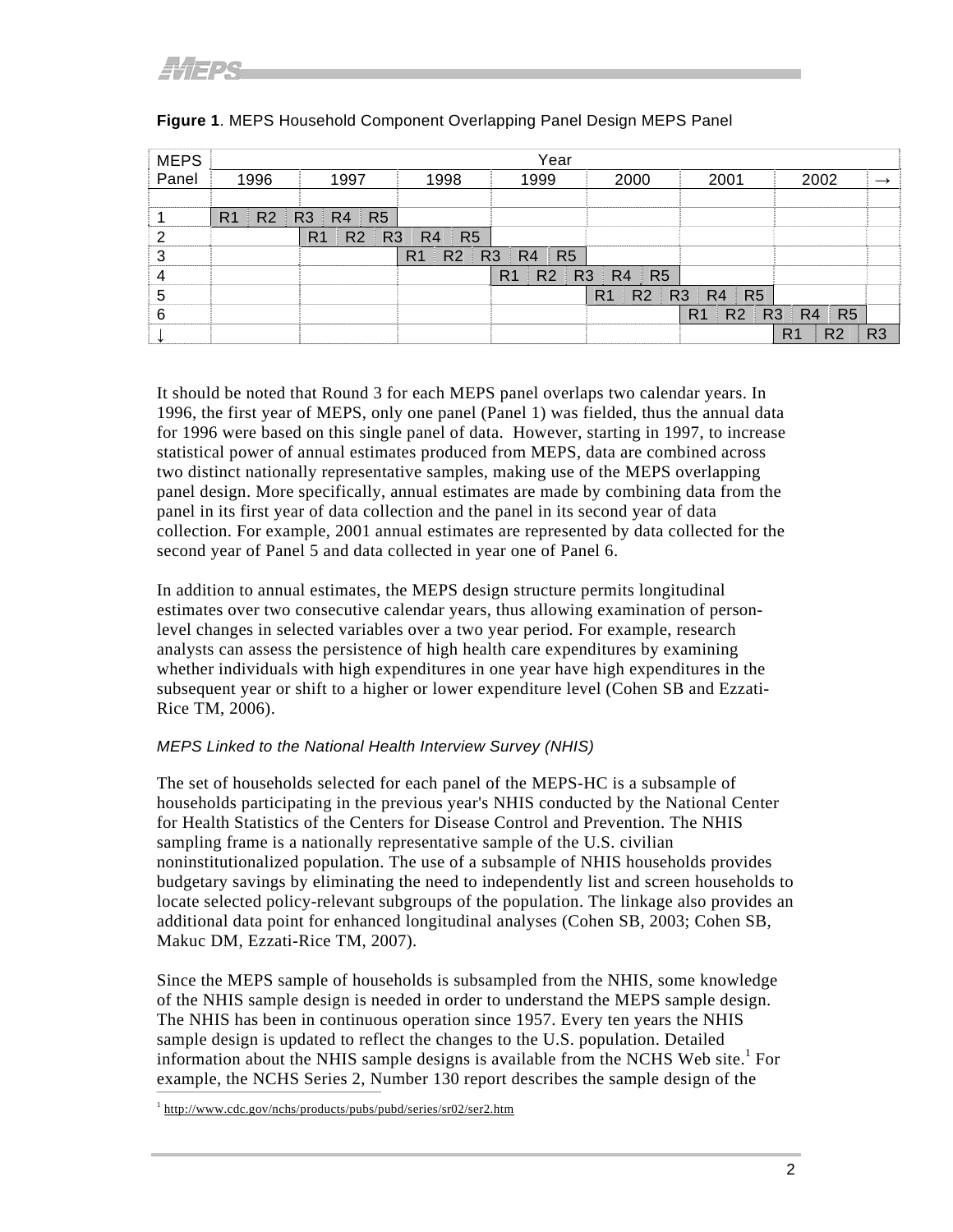1995−2004 NHIS. The subsample of households selected for each MEPS panel from 1996−2006 was based on the 1995−2004 NHIS sample design.

#### *Overview of 1995*−*2004 NHIS Sample Design*

The 1995−2004 NHIS was based on a stratified multi-stage sample design. A brief and simplified description of the NHIS design follows. The first stage of sample selection was an area sample of Primary Sampling Units (PSUs), where PSUs generally consisted of one or more counties. Many PSUs were selected with certainty, i.e., "selfrepresenting" PSUs. Within each PSU, density strata were formed using 1990 Census population distributions of Hispanic persons and black persons for single or groups of blocks or block equivalents. Within each density stratum, "supersegments" were formed, consisting of clusters of housing units. Samples of supersegments were selected for use over a 10-year data collection period for the NHIS. Reserve samples for two additional years were also selected. Households within supersegments were subsequently selected for each calendar year the NHIS was carried out. Households containing Hispanics and blacks were oversampled at rates of approximately 2 and 1.5 times, respectively, the rate of remaining households.

The complete NHIS sample for each year of the 1995−2004 NHIS consisted of 358 PSUs. Each year a sample of approximately 76,000 households was selected and approximately 40,000 households were interviewed. The annual NHIS sample of households is partitioned into four subdesigns, referred to as "panels", each with approximately the same number of households (NHIS, Series 2 report). (The terminology Panel for the NHIS has been used by the Census Bureau, the NHIS data collection agent, for the 1985−1994 and 1995−2004 NHIS, and this term "Panel" should not be confused with the term's frequent, but different usage in the context of longitudinal surveys like the MEPS.) In the NHIS Panel context, the NHIS survey sample is considered an all-area sampling frame. In parts of the country where local governments issue building permits, the area sample is supplemented with a sample of permits for residential housing units built after the decennial census. Within each sample PSU, the survey uses an area frame and in some PSUs a permit frame is also used. The area sample and permit frame listings define the Second Stage Units (SSUs) from which the NHIS household samples are taken over the life of the design, usually a 10 year period. (Note: The 1995 NHIS sample design was used for an 11 year period, i.e., 1995−2005). The SSUs for the NHIS are partitioned into four subdesigns or Panels, and are identified by Panel labels 1, 2, 3, or 4. Typically, an SSU is assigned a panel label which remains fixed for the life of the survey.

There are two main objectives of the NHIS Panel subdesign structure. The first objective is to provide nationally representative subdesigns with "similar" features but with smaller sample sizes as contingencies to deal with any potential NCHS budget exigencies for the NHIS. The second objective is to provide a subsample for use as a sampling frame for a smaller "follow-on" survey (i.e., a survey whose sample design is then said to be linked with that of the NHIS). Panels can be further sub-divided by sample assignment weeks (e.g., calendar quarters) to provide even smaller surveys. Since 1996, two panels of the NHIS have been reserved for use by AHRQ for the MEPS. Each MEPS panel can be linked back to the previous year's NHIS public use data files. For information on obtaining MEPS/NHIS link files, please see [www.meps.ahrq.gov/data\\_stats/more\\_info\\_download\\_data\\_files.jsp](http://www.meps.ahrq.gov/data_stats/more_info_download_data_files.jsp).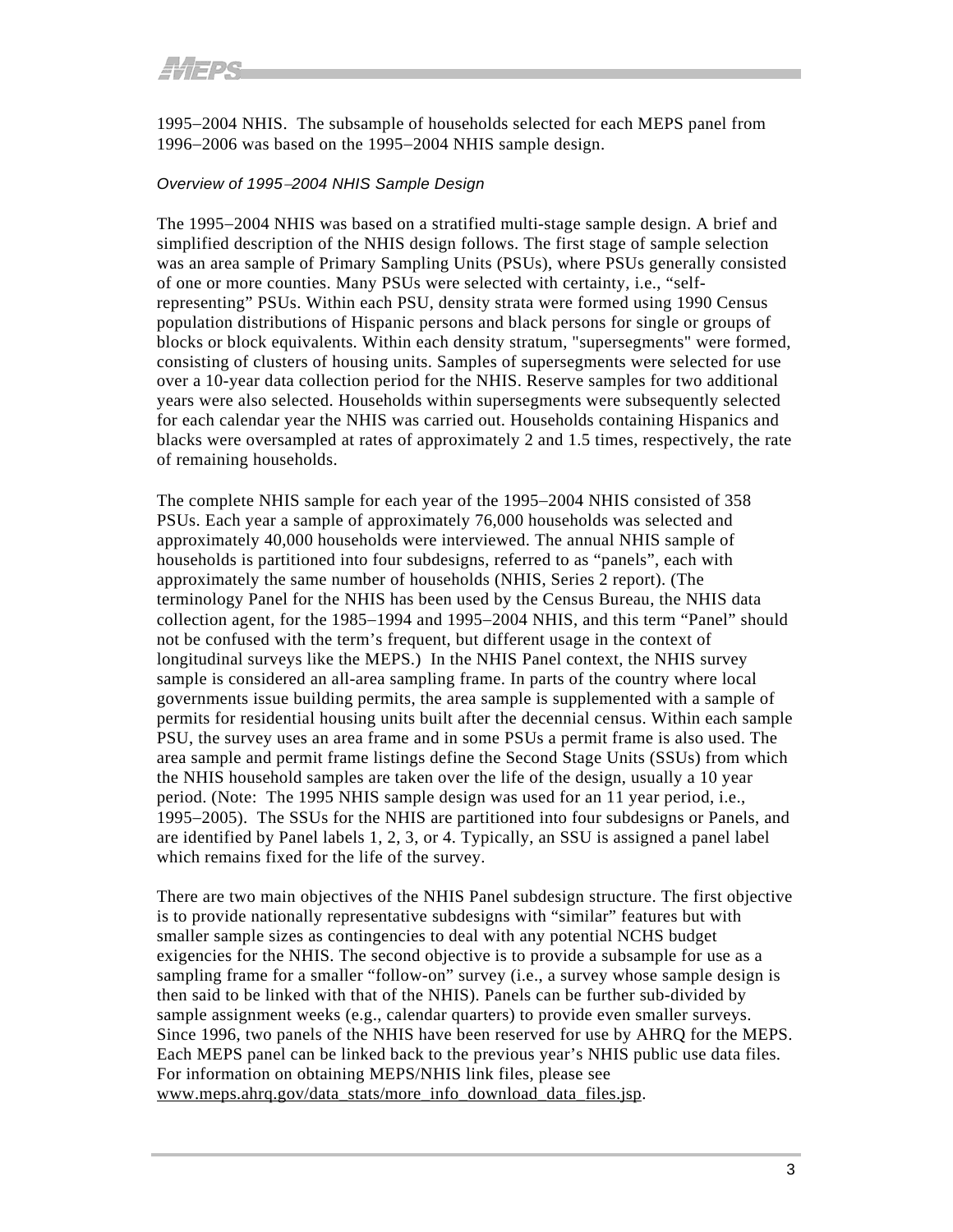# *1998*−*2006 MEPS Sample Design (MEPS Panels 3 through 11)*

This section documents the 1998−2006 MEPS sample designs. Earlier reports provide the details for the 1996 and 1997 designs (Cohen SB, 1997; Cohen SB, 2000).

# *Target Population and Sampling Frame*

The target population for the MEPS consists of all persons who are members of the civilian noninstitutionalized (e.g., not in prisons or nursing homes) population at any time during the year and living in the 50 States or the District of Columbia. In addition, the sample is designed to meet a specified level of precision in estimates for certain subgroups of the population, including persons who have a family income less than 200% of the Federal poverty level and selected racial and ethnic groups.

The NHIS serves as the sampling frame for the MEPS. In most years, the MEPS annual household panel sample is selected from responding households in two of the four NHIS panels during calendar quarters 1−3 of the previous year. The NHIS quarter 4 is not processed soon enough for use in selecting the following year's MEPS sample as each new MEPS panel must be fielded in January. Thus, a sample representing about threeeighths of the NHIS responding households is generally made available for use in MEPS.

#### *Analytical goals, precision requirements, and sample size targets*

The broad sample design goals for the MEPS include:

- A sample that will provide unbiased national and regional estimates (four Census regions) of health care expenditure estimates and other health parameters with targeted precision, and
- A sample that will meet targeted precision requirements for policy relevant subgroups of the population.

Based on varying DHHS objectives coupled with the MEPS budget resources, the sample size and subdomains oversampled for MEPS can vary from year to year. The overall target precision requirement for the current MEPS-HC (2001 and forward) is an average design effect of 1.6 for key survey estimates for policy relevant population subgroups (Cohen SB, 2003). The MEPS person-level precision requirements are specified for national estimates derived from individuals that are considered full year respondents (individuals with responses for their entire period of living in the civilian noninstitutionalized population). Consequently, in the determination of sample sizes necessary to achieve the precision requirements, adjustments must be made for dwelling unit nonresponse and survey attrition to determine the required number of initial sample units per year. Starting with calendar year 2002, the target sample size for producing annual estimates for the MEPS-HC is approximately 15,000 families (reporting units) or about 37,000 persons. While these target precision levels and samples sizes have been specified, the targets are sometimes modified based on analytical objectives and AHRQ budget resources.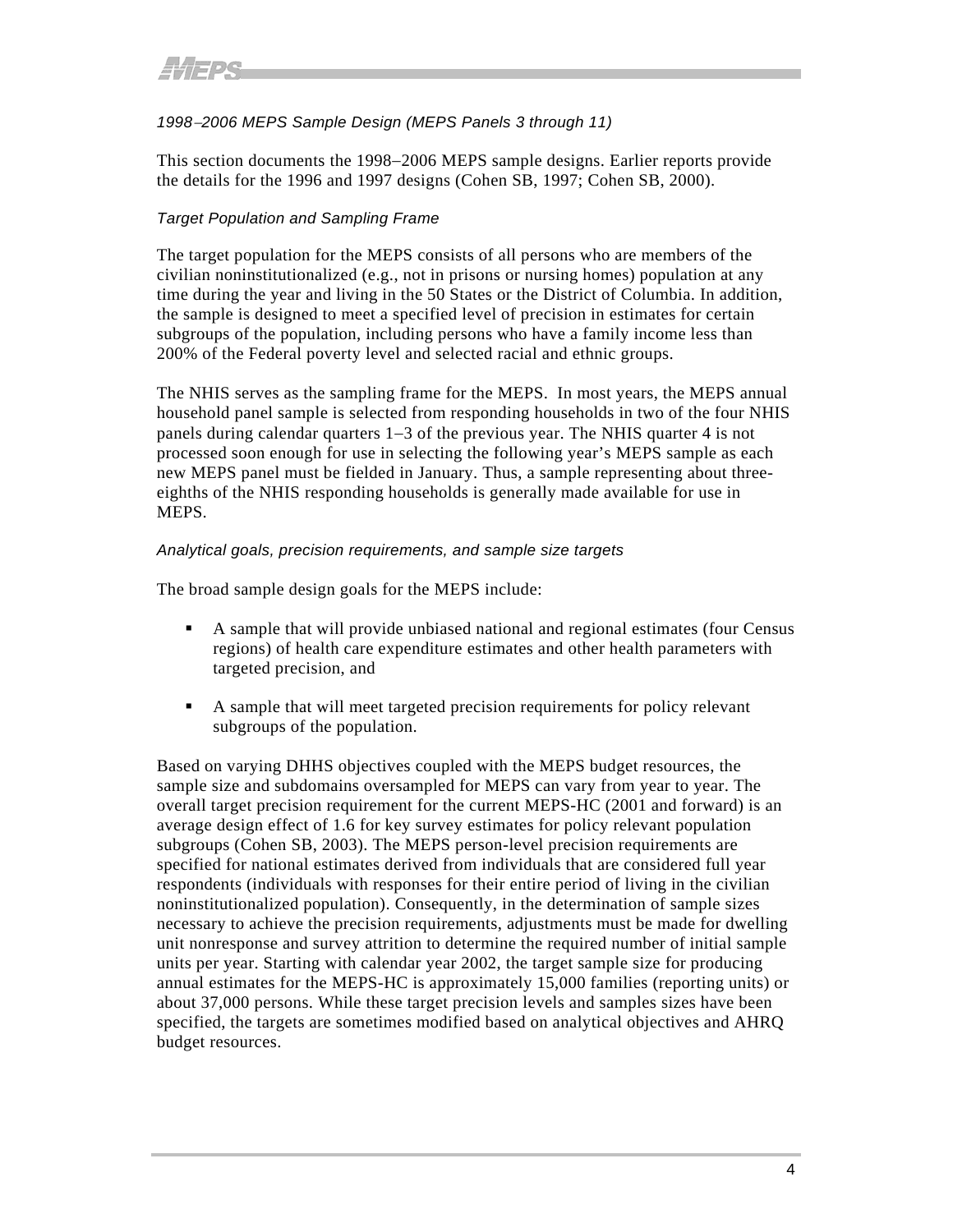# *Sample Selection Criteria and Oversampling*

The initial MEPS-HC sample consists of a subsample of households that responded to the prior year's NHIS. After selection of the NHIS households (occupied dwelling units), "reporting units" are formed based on information collected in NHIS and for fielding of the MEPS sample. In brief, a household may contain one or more family units, each with one or more individuals. The NHIS family units become reporting units (RUs) for MEPS. A more detailed discussion of the definition of RUs for MEPS is found in the section "Sampling Unit Definitions and Eligibility Criteria".

The initial sample size for each panel of the MEPS is determined on the basis of the budget resources available at the time of sample selection and on the eligible sample available from NCHS, thus the sample sizes have varied from year to year. A review of the 1996 and 1997 MEPS is first provided followed by more specific details for the 1998−2006 MEPS. The 1995 NHIS subsample selected for the 1996 MEPS consisted of 195 PSUs. An initial subsample of 10,597 households was selected from NHIS Panels 1 and 3 in two targeted quarters (2 and 3) of the NHIS. (Table 1) The 1997 MEPS panel (Panel 2) sample of 6,300 households was again selected in the same 195 PSUs (as in MEPS 1996) and was selected as a subsample of households responding to the 1996 NHIS, Panels 1 and 3 in three targeted NHIS quarters (1, 2, and 3). Both the 1996 and 1997 MEPS reflected an oversample of Hispanics and blacks at the same ratios as in the NHIS (Hispanics, 2.0:1; blacks 1.5:1). In addition, the 1997 MEPS oversampled several policy relevant domains at varying rates (see Table 1).

In order to select the MEPS sample, the NHIS households are included in the frame based on the following definitions:

- Responding Household: NHIS household (HH) with ACTION code  $=$  4 (partial interview, no follow-up) or ACTION code 10 (complete interview) and at least one person with HHSTAT (household status) not equal 'D' (deleted).
- Eligible Household: All responding HHs in the NHIS quarters and panels set aside for MEPS. (In most years, the HHs eligible for MEPS are from calendar quarters 1−3 in 2 of 4 NHIS panels.)

Prior to sample selection, the NHIS occupied dwelling units (DUs) within pre-specified sampling classes are hierarchically sorted by the following measures:

- Calendar year quarter
- Interview week within each respective calendar quarter
- Census division
- State
- Metropolitan Statistical Area (MSA) classification
- NHIS primary sampling unit (PSU)
- NHIS segment within PSU

The household level sampling domain variables vary slightly from year to year and include a hierarchical classification: any Asian in household, any family in household with predicted poverty, any Hispanic in household, any black in household, and all others (i.e., no Asian, predicted poverty, Hispanic, or black).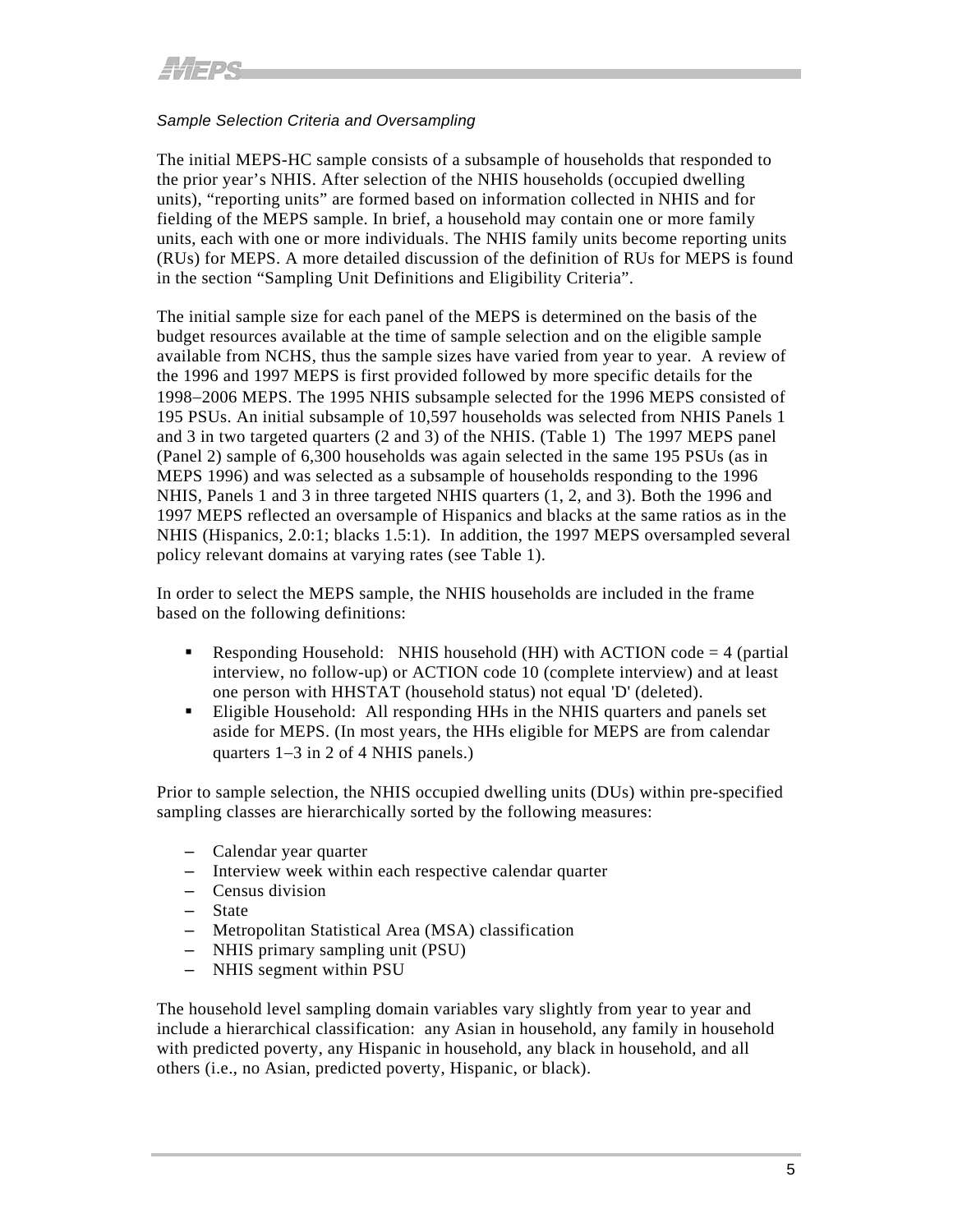The sample of households for the 1998–2001 MEPS panels ranged from approximately 5,200−11,000 households (Table 1, Column 7). In 1999 and 2000, due to budgetary constraints, the number of MEPS PSUs was reduced from 195 to 100. In 2002, some design enhancements were made with an increased sample size and the number of PSUs also increased to 195 as in the earlier MEPS panels. The sample of households for the 2002−2006 MEPS from the 2001−2005 NHIS ranged from about 8,100 to 9,500 households. As in the earlier years, the oversample of Hispanics and blacks in the NHIS carried over to MEPS. In addition, the NHIS responding households eligible for MEPS that contained either Asian Americans or families predicted (based on a statistical model) to have low income (i.e., <200% Federal poverty level) were selected with certainty. For the 2004−2006 MEPS panels, in addition to the certainty selection of Asians and low income families, households containing blacks and not among those households selected with certainty were further oversampled. The sampling rates by subdomains, the number of selected NHIS households, number of PSUs, and number of initial MEPS Reporting Units by MEPS panel and year are shown in Table 1. (Note: The sample sizes presented in Table 1 are confined to the new panel introduced each year. The number of responding families and persons for use in producing annual estimates are discussed later.)

# *Sampling Unit Definitions and Eligibility Criteria*

The definition of dwelling units and group quarters in the MEPS-HC are generally consistent with the definitions employed for NHIS. The definitions used are:

- Dwelling unit (DU) is a house, apartment, group of rooms, or single room occupied as separate civilian non-institutional living quarters or vacant but intended for occupancy as separate living quarters. This term is the NHIS definition for households and is the unit sampled for the MEPS.
- Group quarters consist of a single civilian non-institutional dwelling or structure in which nine or more unrelated persons reside and where inhabitants are not considered a part of any other dwelling unit.

A Reporting Unit (RU) is a person or group of persons in the sampled DU who are related by blood, marriage, adoption, foster care, or other family association. Each RU was interviewed as a single entity for MEPS. Thus, the RU serves chiefly as a familybased "survey" operations unit rather than an analytic unit. Regardless of the legal status of their association, two persons living together as a "family" unit are treated as a single RU if they chose to be so identified. Unmarried college students (less than 24 years of age) who usually live in a sampled household but who live away from home and go to school at the time of the MEPS interview are treated as a student RU separate from that of their parents for the purpose of data collection. Examples of different types of RUs are:

- 1. A married daughter and her husband living with her parents in the same DU constitute a single RU;
- 2. A husband and wife and their unmarried daughter, age 18, who is living away from home while at college constitute two RUs; and
- 3. Three unrelated persons living in the same DU would each constitute a distinct RU, i.e., a total of three RUs.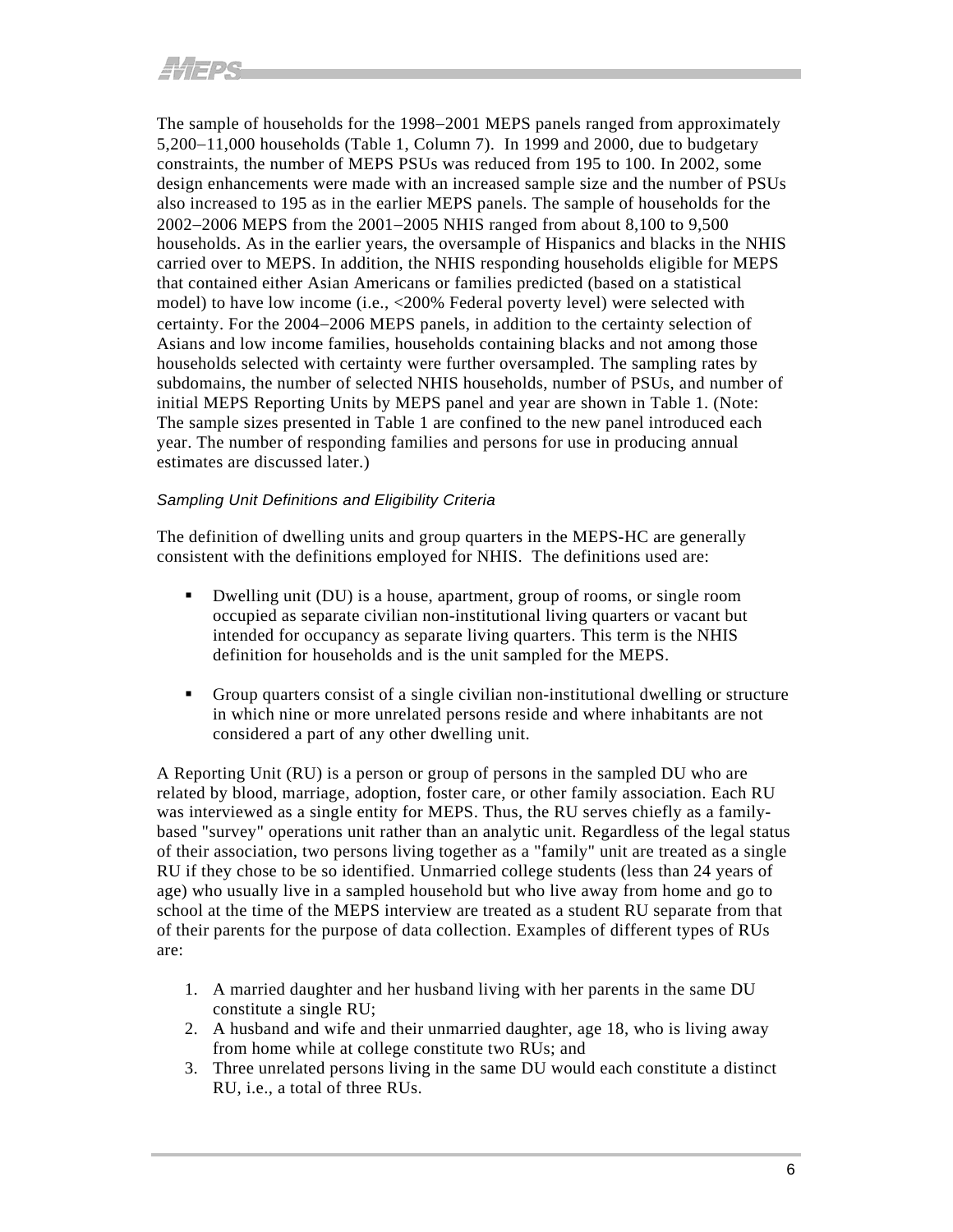# <span id="page-11-0"></span>*MEPS Data Collection Eligibility*

The only major difference in eligibility status for housing units between NHIS and MEPS is that college dorms represent ineligible dwelling units for MEPS. College aged students living away from home during the school year were interviewed at their place of residence for the NHIS, but, in contrast, are identified by and linked to their parents' household for MEPS. Once the MEPS sample is selected from among the NHIS households characterized as NHIS respondents, RUs representing students living in student housing or consisting entirely of military personnel are deleted from the sample. For the NHIS, college students living in student housing are sampled independently from their families. For MEPS, such students are identified through the sample selection of their parents' RU. In MEPS, removing college students found in college housing sampled for the NHIS eliminates the opportunity of multiple chances of selection for MEPS for these students. Military personnel not living in the same RU as civilians are ineligible for MEPS. After such exclusions, all RUs associated with households selected from among those identified as NHIS responding households are then fielded in the first round of MEPS. The initial number of RUs for each MEPS panel is shown in Table 1, Column 8. Standard or primary RUs are the original RUs from NHIS. However, a new RU will be created when members of the household leave the primary RU and are followed according to the rules of the survey.

Three key factors define a person's interview status for each round of data collection in the MEPS. These factors are: "in-scope" status, Keyness status, and eligibility status.

#### *In-scope*

A person is considered as in-scope during a MEPS round or a reference time period if he or she was a member of the U.S. civilian, noninstitutionalized population at some time during the specific data collection round or time period.

#### *Keyness for MEPS—"Key and non-Key Persons"*

The term "Keyness" is related to an individual's chance of being included in MEPS. A person is "Key" if a person is linked for sampling purposes to the set of NHIS sampled households designated for inclusion in MEPS. Specifically, a "Key" person was a member of an NHIS household at the time of the NHIS interview or who becomes a member of such a household after being out-of-scope at the time of the NHIS (examples of the latter situation include newborns and persons returning from military service, an institution, or living outside the United States).

A "non-Key" person is one whose chance of selection for the NHIS (and MEPS) was associated with a household eligible, but not sampled for the NHIS, and who later becomes a member of a MEPS RU. MEPS data are collected for the period of time a non-Key person is part of the sampled unit to provide information for family-level analyses. However, non-Key persons who leave a sample household unaccompanied by a Key, in-scope member are not followed for subsequent interviews.

In summary, Keyness status is set at the time the person enters MEPS, and a person's Keyness status never changes. It should be noted that a person might be Key even though not part of the civilian, noninstitutionalized portion of the U.S. population. For example, a person in the military may have been living with his or her civilian spouse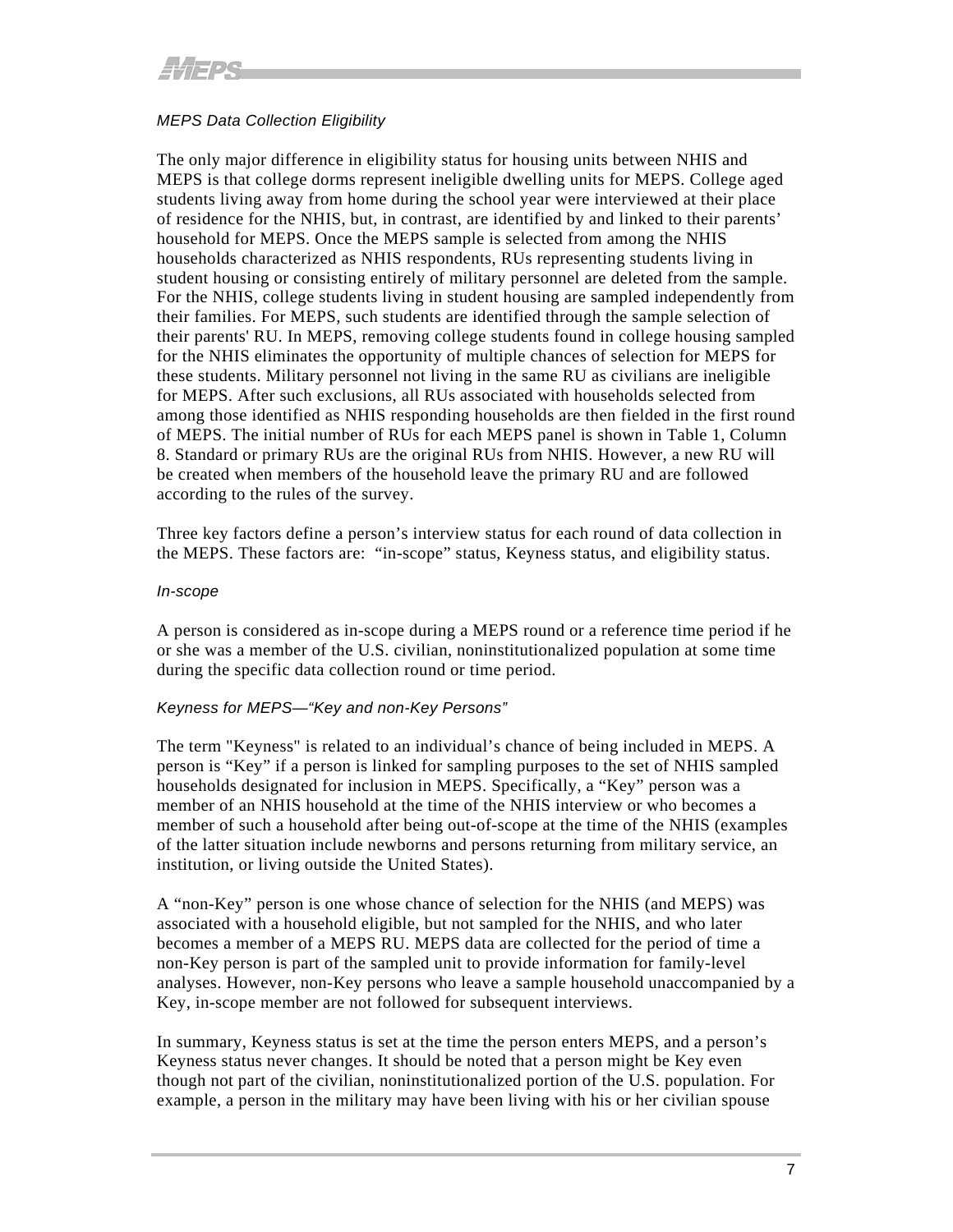and children in a household sampled for NHIS. The person in the military would be considered a "Key" person for MEPS; however, such a person would not be eligible to receive a person-level sample weight if he or she was never in-scope during a defined survey period.

# *Eligibility*

The eligibility of a person for MEPS pertains to whether or not data are to be collected for that person. All of the Key in-scope persons of a sampled RU are eligible for data collection. The only non-Key persons eligible for data collection are those who live in an RU with at least one Key, in-scope person. Their eligibility continues only for the time that they are living with at least one such person. The only out-of-scope persons eligible for data collection are those living with Key in-scope persons, again only for the time they live with such a person. (Only persons in the military can meet this description e.g., a person on full-time active military duty, living with a spouse who is Key).

# *2007 MEPS (Panel 12) and 2006 NHIS Sample Redesign*

As stated at the beginning of this report, the NHIS traditionally is redesigned about every 10 years following the most current decennial census to take account of demographic changes in the population. Since its beginning, the MEPS-HC has been conducted in a set of NHIS PSUs based on the sample design developed for the 1995−2004 NHIS. The selection of PSUs for what is known as the 1995−2004 NHIS sample design was based on 1990 Census data. It should be noted, however, that the 1995 design was used for an additional NHIS year, that is, through 2005. NHIS implemented a new sample design in 2006, and it is anticipated that the new sample design will be in place until the next redesign around 2014. The new 2006 NHIS sample design is based on the 2000 Census. This section primarily focuses on changes that occurred in the new NHIS design relative to the previous design and the associated changes for the 2007 MEPS and forward.

As for the earlier NHIS sample designs, the 2006−2014 NHIS design is a complex multistage sample design of the civilian noninstitutionalized U.S. population with stratification, clustering, and oversampling of selected population subgroups. The new 2006 NHIS sample of households was sampled independently from that which was selected under the 1995−2004 design. However, the fundamental design structure of the new 2006 NHIS sample design is very similar to the previous sample design which was in place from 1995 to 2005. But, there are some important differences which are highlighted in the following discussion.

The target universe for the NHIS is all dwelling units in the U.S. that contain members of the civilian noninstitutionalized population. As in the previous design, the target universe was first partitioned into primary sampling units (PSUs), each of which consisted of a single county, a group of contiguous counties, or metropolitan areas. Those PSUs defining the largest metropolitan statistical areas were selected with certainty and were designated as self-representing (SR) PSUs. The remaining PSUs in the universe were designated as non self-representing (NSR) or non-certainty PSUs and a sample of these PSUs was selected. The NSR PSUs were stratified by state and sampled into the NHIS generally at the rate of two PSUs per state using a probability proportional to population size according to the 2000 Census. Within a few NSR strata with smaller population sizes, one PSU was selected. Most of the self-representing PSUs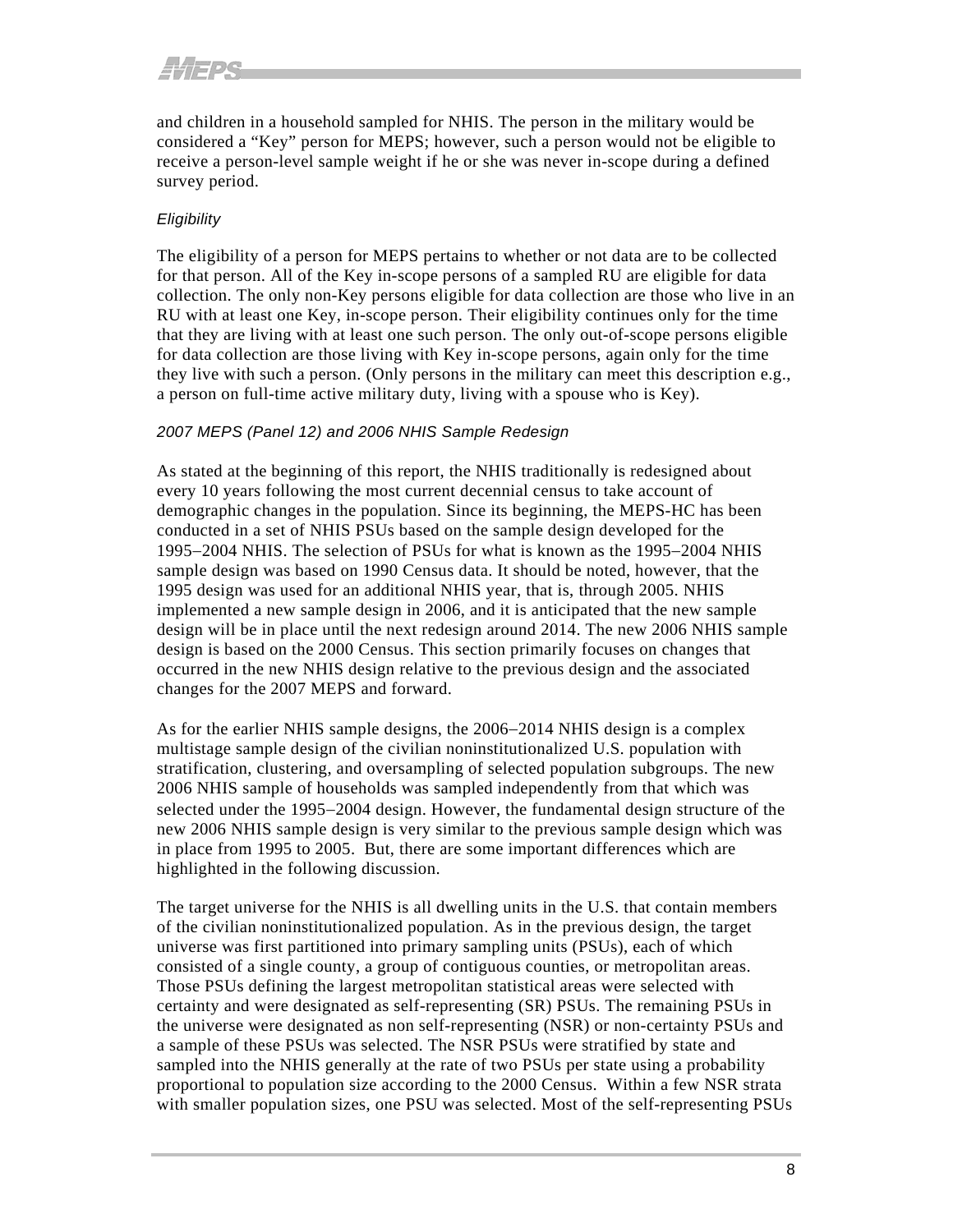of the previous design are still self-representing in the new design. The differences in the location of the PSUs between the two designs occur mostly in the NSR areas. The new design has 428 PSUs. The previous design had 358 PSUs. The difference in the number of PSUs is largely due to differences in how the PSUs are defined in the new design compared to the previous design. In the new design, NHIS is partitioning most of the SR PSUs into mini-PSUs, i.e., smaller geographic areas (one or more counties) known as SPSUs or stratification PSUs. For example, most surveys will refer to a large SR PSU like Boston as one big SR PSU. However, with the new NHIS design, there are multiple distinct PSUs (SPSUs) for the Boston area.

Oversampling of the black and Hispanic populations was retained in the 2006 NHIS design to facilitate estimation of health related statistics for these two minority groups. The new sample design also includes an oversample of the Asian population. As in the previous design, at the second stage of sampling, the entire area within each selected PSU was partitioned into a substrata consisting of single or contiguous blocks or block equivalents. These substrata were assigned to 20 density strata defined by the concentration of blacks, Hispanics and Asians from the 2000 Decennial Census. New construction housing (or permit listings) within a PSU was included as its own substratum in order to produce a current sample of households including new construction. Thus, the number of substrata is 21, the same number as in the previous design. The consideration of Asians in the definition of the second-stage density strata was new under the 2006−2014 NHIS design; the previous design had only taken into consideration the concentrations of blacks and Hispanics. Also in the new design, the definitions that constituted low, medium, and high concentrations of each minority group were allowed to vary slightly from PSU to PSU. In the previous design, the definitions were consistent in all PSUs. Finally, as with the previous design, the area segments within each density stratum were partitioned into supersegments or clusters of housing units. These supersegments were subsequently sampled into the NHIS, and the housing units within them assigned to each calendar year, quarter and week of NHIS data collection. The sample adult selection process for the NHIS was also revised under the new sample design in 2006 such that when elderly black, Hispanic, or Asian persons 65 years or older were present they have an increased chance of being selected as the sample adult. The NCHS report describing the 1995−2005 design, Series 2, Number 130, provides additional details that still apply to the new sample design. This publication is available on-line at [http://www.cdc.gov/nchs/products/pubs/pubd/series/sr02/130-121/130-](http://www.cdc.gov/nchs/products/pubs/pubd/series/sr02/130-121/130-121.htm) [121.htm.](http://www.cdc.gov/nchs/products/pubs/pubd/series/sr02/130-121/130-121.htm)

A new report providing more specific details of the 2006 NHIS sample design is being developed by NCHS.

Due to budgetary constraints, the total number of sampled housing units under the 2006−2014 NHIS design was reduced relative to the previous sample design ([ftp://ftp.cdc.gov/pub/Health\\_Statistics/NCHS/Dataset\\_Documentation/NHIS/2006/srvy](ftp://ftp.cdc.gov/pub/Health_Statistics/NCHS/Dataset_Documentation/NHIS/2006/srvydesc.pdf) [desc.pdf](ftp://ftp.cdc.gov/pub/Health_Statistics/NCHS/Dataset_Documentation/NHIS/2006/srvydesc.pdf)). The reduction in households will come entirely from the nonminority density strata. That is, the target number of households with black and Hispanic respondents will be similar to that achieved under the old NHIS design, while the number with Asian respondents will be greater under the new design. The new NHIS sample design is anticipated to result in approximately 87,500 persons residing in 35,000 households with completed interviews.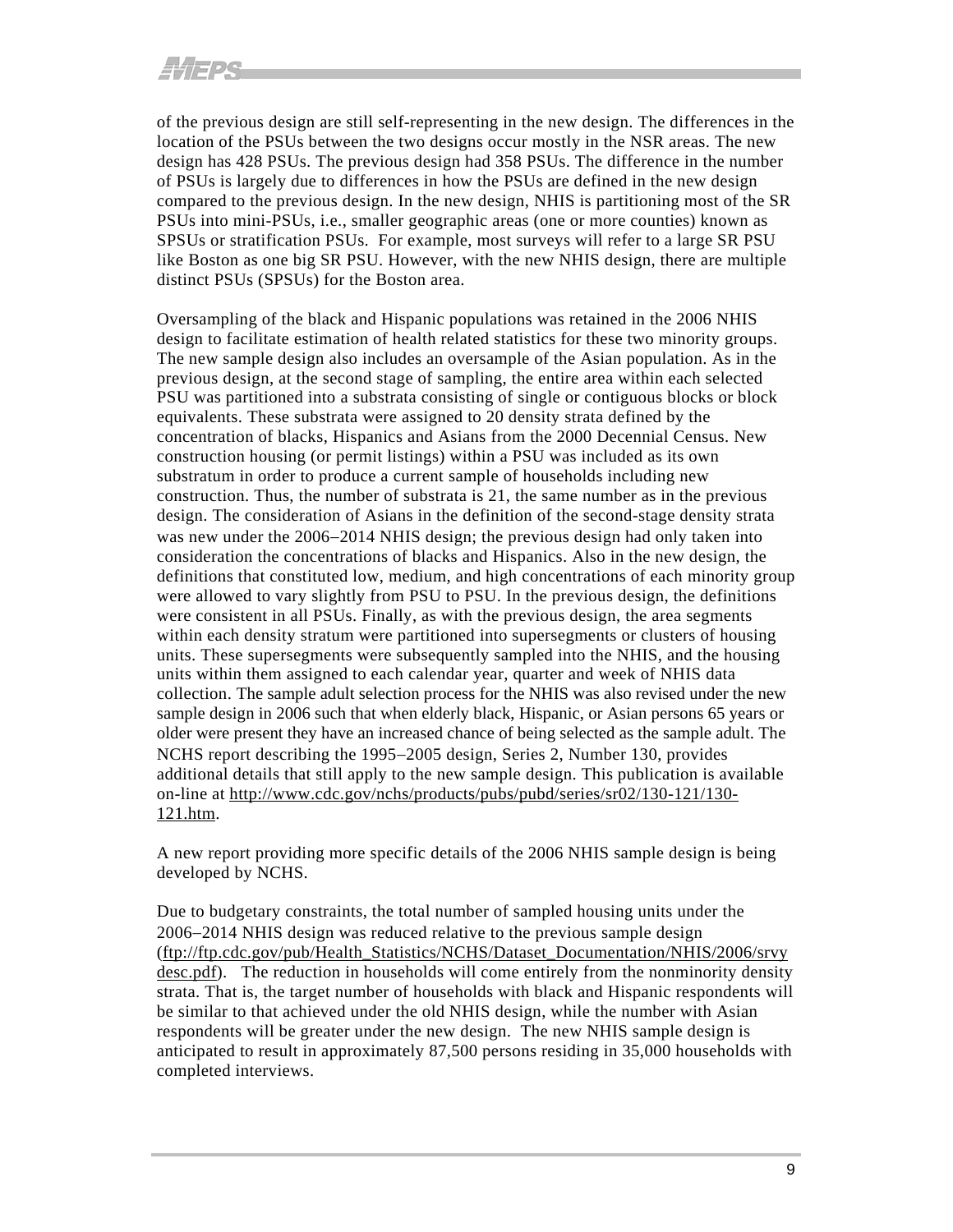# *2007*−*2015 MEPS Sample Design*

The sample of households for MEPS Panels 1 through 11 (1996−2006) was generally selected from the first three calendar quarters of households in NHIS Panels 1 and 3 as sampled under the 1995–2005 NHIS design. Starting in 2007, the households in MEPS Panels 12 through 20 (2007−2015) will be selected from NHIS Panels 1 and 4 as designed for the 2006−2014 NHIS design. The change to a subsample of responding households in NHIS Panels 1 and 4 rather than NHIS Panels 1 and 3 was made to maximize the number of overlapping PSUs utilized by the MEPS across the two independent NHIS designs. That is, the PSUs in NHIS Panels 1 and 4 as selected for the 2006−2014 NHIS design have the most overlap with the PSUs in NHIS Panels 1 and 3 as selected in the 1995−2004/5 NHIS design. This will minimize field data collection costs for the MEPS.

In general, each new MEPS Panel will continue to be sampled from the first three calendar quarters of the prior year's responding NHIS annual sample among the two panels set aside for MEPS. To reduce operational issues associated with fielding a new sample design in the same year as implementation of a new windows-based computerassisted personal interview (CAPI) instrument, the 2007 MEPS sample was limited to eligible responding housing units from the first two calendar quarters, Panels 1 and 4 of the 2006 NHIS. The sample yield and sampling rates for the MEPS Panel 12 fielded in January 2007 are shown in Table 1. In particular, a total of 7,319 NHIS housing units, representing 7,467 responding units, were selected for the MEPS Panel 12.

# **Sample Yields and Survey Response Rates**

# *Sample Size*

As described in the earlier "Summary of Sample Design" section, to produce MEPS annual calendar year estimates, data are combined across two overlapping panels. A preliminary data file is also produced in MEPS which allows selected estimates to be produced for the first half of the year at approximately six months following data collection. These early estimates are also based on two overlapping panels, namely data collected during Round 1 of a current year's panel and during Round 3 of the previously fielded panel. Tables 2a and 2b provide a summary of the number of completed interviews (households (dwelling units), families, and persons) by year and panel based on the MEPS Point-in-Time Files and Annual Full Year Files, respectively. Tables 3a and 3b provide the number of completed person-level interviews by age group, gender, race-ethnicity group, region, and MSA status based on the Point-in-Time Files and Annual Full Year Files, respectively.

While sample size is an often used indicator of the reliability of estimates obtained from a survey, sample size is not the only feature of the sample that affects the reliability of estimates for a stratified multistage sample survey like the MEPS and its sample frame, the NHIS. The NHIS sample is clustered with multiple stages of selection and includes oversampling of selected minorities all of which carry over to the MEPS. In addition, the MEPS sample requires additional adjustments to account for differential selection probabilities along with the post-survey adjustments for household and person-level nonresponse. In this setting, the precision of the survey estimates can be expected to be less (compared to a simple random sample) when the clustering, multistage sample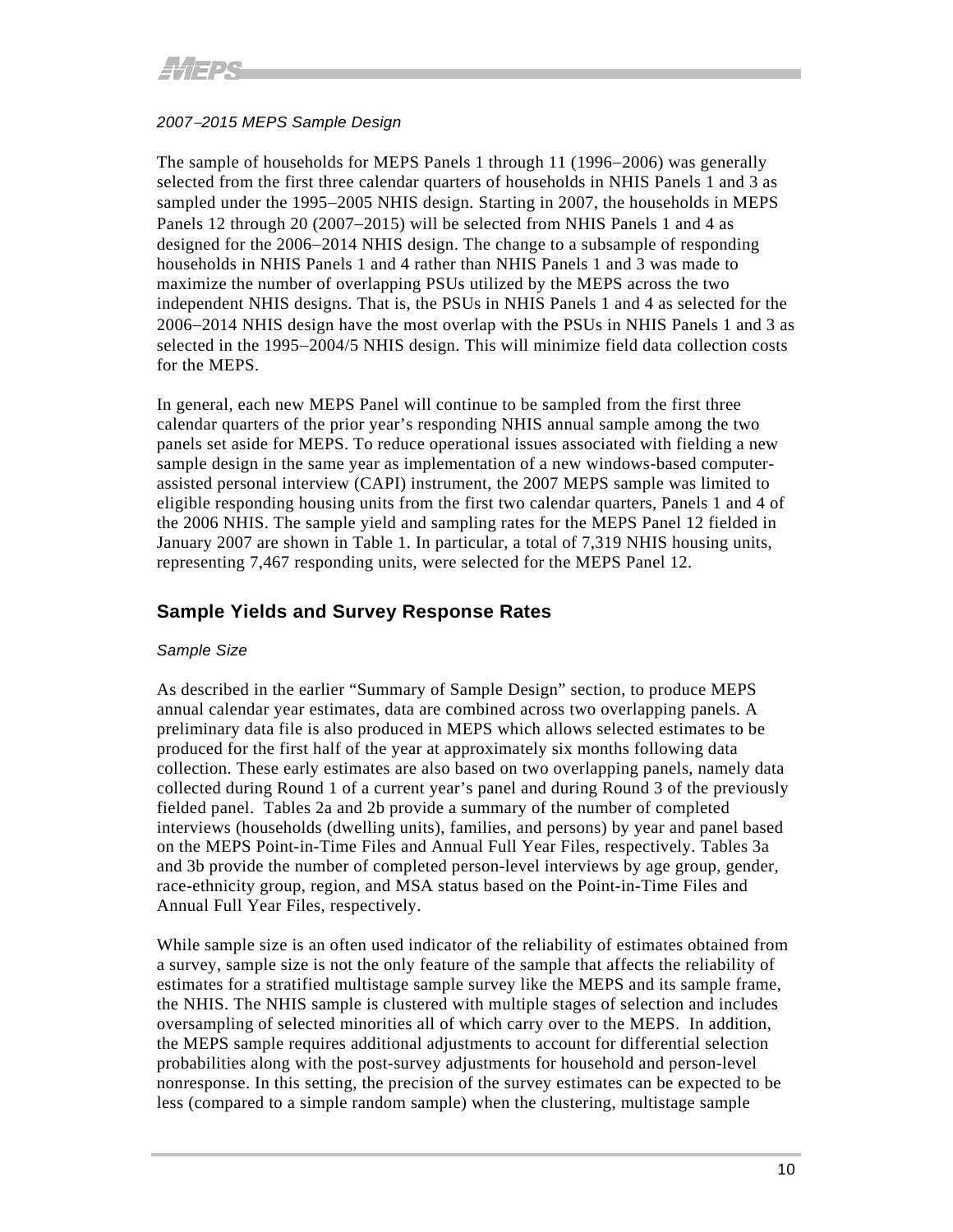design factors, and unequal weighting are accounted for in the estimates of variance. Users of the MEPS micro data must be aware that standard statistical estimation software does not properly account for these factors in the estimates of variability (such as the standard error of sample estimates or corresponding confidence intervals) for MEPS estimates. Several methodologies have been developed for estimating standard errors for surveys with a complex sample design, including the Taylor-series linearization method, balanced repeated replication, and jackknife replication. Various software packages provide analysts with the capability of implementing these methodologies. The variables needed to calculate appropriate standard errors based on the Taylor-series linearization method are included on the MEPS public use files. Software packages that permit the use of the Taylor-series linearization method include SUDAAN, Stata, SAS (version 8.2 and higher), and SPSS (version 12.0 and higher). Users of these software packages should refer to the corresponding software user documentation for complete information on the capabilities of each package.

# *Response Rates*

The general approach for calculation of MEPS response rates along with an illustrative example is provided in this section. In particular, response rates for annual 2002 calendar year data are discussed. Because of the linkage of the NHIS and the MEPS, the response rate for MEPS is a combination of the response rate for the NHIS and the MEPS round specific response rates. Due to the overlapping panel design for production of annual estimates, the calculation of the annual response rates for MEPS likewise comprised the two overlapping panel specific response rates. Further, the panel-specific response rates get weighted by their respective sample sizes.

To understand the calculation of MEPS response rates, some key features related to MEPS data collection are first discussed. When an RU is visited for a round of data collection, any changes in RU membership are identified. Such changes include RU members who have moved to another location in the U.S., thus creating a new RU to be interviewed for MEPS, as well as student RUs. Thus, the number of RUs eligible for MEPS interviewing in a given round can only be determined after data collection is fully completed. The ratio of the number of RUs completing the MEPS interview in a given round to the number of RUs characterized as eligible to complete the interview for that round represents the "conditional" round specific response rate expressed as a proportion. It is "conditional" in that it pertains to the set of RUs characterized as eligible for MEPS for that round, and thus is "conditioned" on prior participation rather than representing the overall response rate through that round. For example, in Table 4, for Panel 6, Round 2 the ratio of 9,222 (Row G) to 9,666 (Row F) multiplied by 100 represents the percentage response rate for Round 2 (95.4 percent when computed), conditioned on the set of RUs characterized as eligible for MEPS for Round 2. Taking the product of the response rate of the NHIS sample designated for use in MEPS (Row A) and the product of the response rates (ratio of the number of completed interviews to the number eligible) for each consecutive set of MEPS rounds beginning with round one produces the overall response rate through the last MEPS round specified.

An example response rate calculation for a full year MEPS is as follows. To produce annual health care and expenditure estimates for calendar year 2002, data from Panel 6 and Panel 7 are combined. More specifically, data collected covering calendar year 2002 for Rounds 3 through 5 of Panel 6 are combined with corresponding 2002 data from the first three rounds of Panel 7 to produce calendar year 2002 estimates. The overall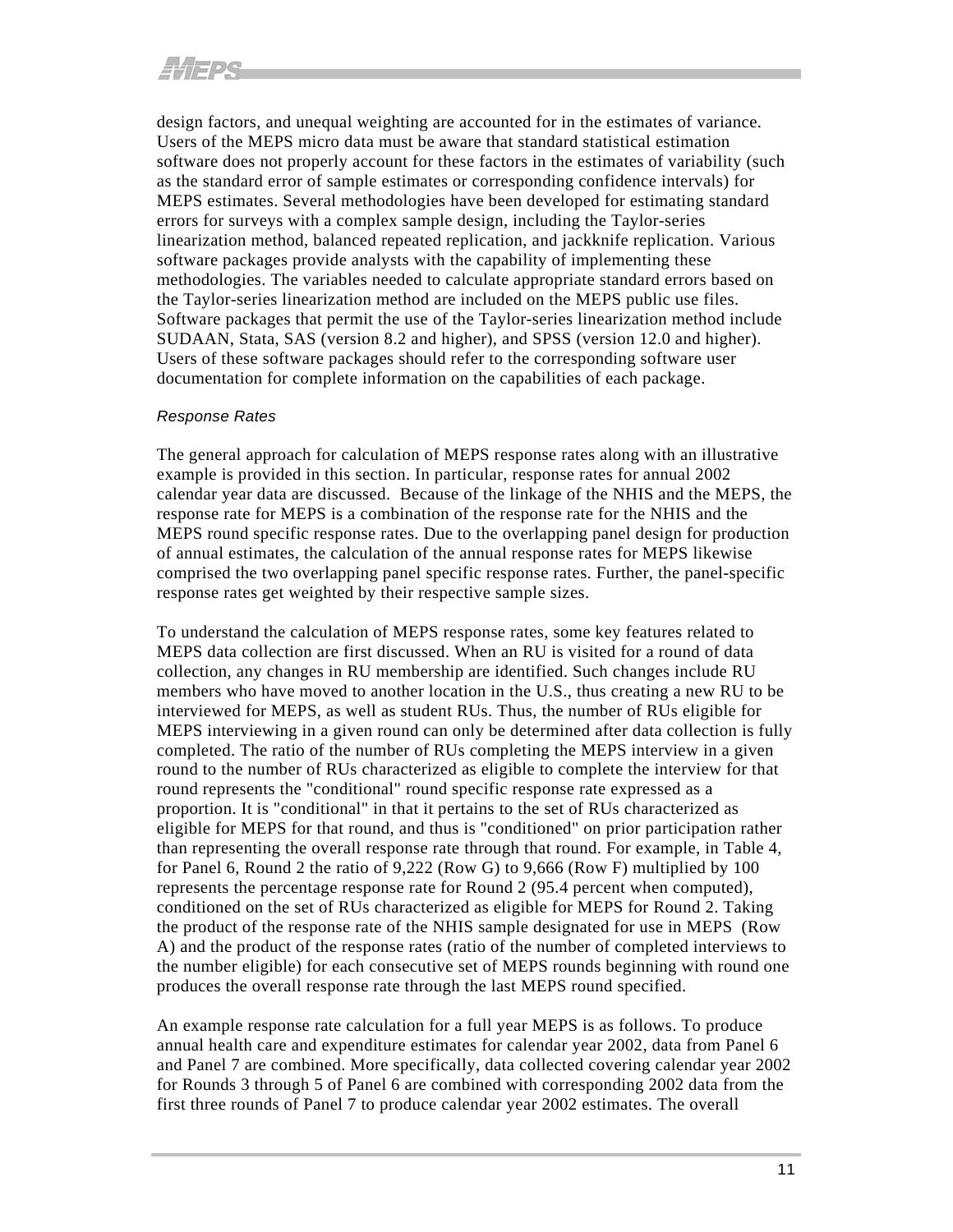response rate for the combined sample in Panels 6 and 7 for 2002 was obtained by computing the product of the relative responding sample sizes and the corresponding overall panel response rates and then summing the two products. Details of the calculations as carried out for the 2002 MEPS annual response rate are provided below.

# *Panel 7 Response Rate*

For MEPS Panel 7, Round 1, a total of 8,083 households was fielded in 2005 (Row C of Table 4), a nationally representative subsample of the households who had responded to the 2001 NHIS. Table 4 further shows for each round the number of RUs eligible for interviewing as well as the number of RUs completing the MEPS interview. Computing the three individual round "conditional" response rates and then taking the product of the three response rates and the factor 89.7 (the percentage of the NHIS sampled households designated for use in MEPS, i.e., those initially characterized as responding in NHIS) yielded an overall response rate of 65.6 percent for Panel 7 through Round 3.

# *Panel 6 Response Rate*

For MEPS Panel 6, a total of 10,651 households was fielded in 2001 (as indicated in Row C of Table 4), a nationally representative subsample of the households who had responded to the 2000 NHIS. Table 4 shows the number of RUs eligible for interviewing and the number completing the household interview for all five rounds of Panel 6. The overall response rate for Panel 6 was computed in a similar fashion to that of Panel 7, but covered all five rounds of MEPS interviewing rather than just the first three rounds. The overall response rate for Panel 6 through Round 5 was 64.0 percent.

#### *2002 Combined Panel Response Rate*

The combined response rate for the 2002 annual data was obtained by taking a weighted average of the panel specific response rates. The Panel 6 response rate was weighted by a factor of 0.55 and the Panel 7 response rate was weighted by a factor of 0.45, reflecting approximately the distribution of the overall sample between the two panels. (Note: The panel specific weighting factors vary from year to year.) The resulting overall annual response rate for the combined panels was thus computed as  $(.55 \times 64.0)$  plus  $(.45 \times$ 65.6) for a final combined 2002 annual response rate of 64.7 percent (as shown in the last row of Table 4).

The individual panel-specific and the overall (combined panel response rates) response rates for annual MEPS data analyses are summarized in Table 5. These response rates reflect the response to both the NHIS and the multiplicative MEPS round specific response rates. For 1996 thru 2000, the standardized response rates shown in Table 5 are slightly different from those in the 1996 and 1997 Methodology Reports and in the public use file documentations. This is due to a slight modification in the methodology for computing the response rates. The resulting changes are minor, but more importantly, the change provides standardized response rates for tracking trends across time.

# *Development of Analysis Weights*

Weights are developed for use in the derivation of nationally representative population estimates to support analysis of data collected in sample surveys. The analytical weights typically account for any disproportionate probabilities of selection, unit nonresponse,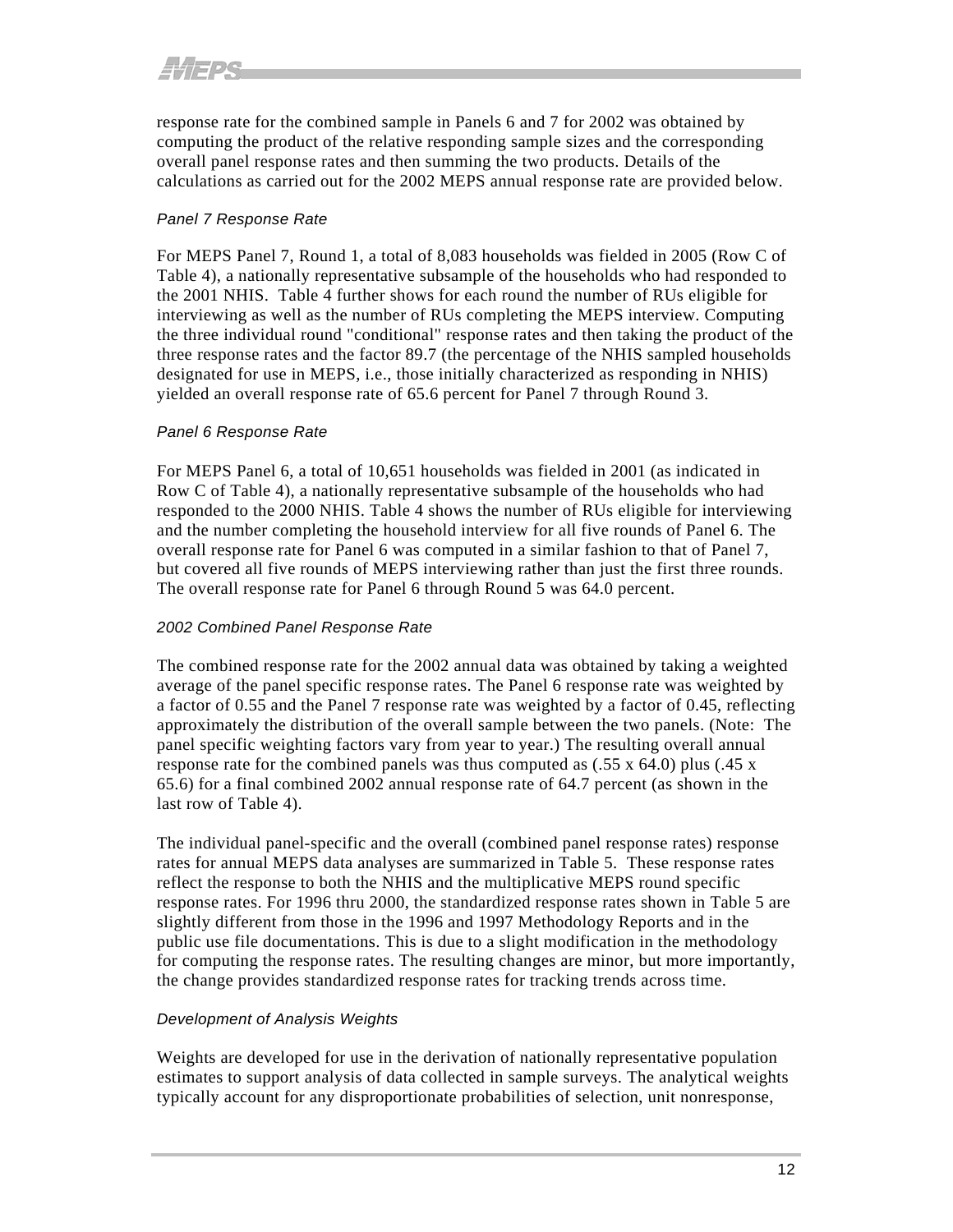person-level survey attrition (e.g., in a longitudinal survey), and an adjustment to make the weighted sample distributions agree with known population estimates. This general approach is used in the MEPS (Wun LM, Ezzati-Rice TM, et al, 2007), including (1) an adjustment for dwelling unit nonresponse at Round 1 to account for nonresponse among those households subsampled from NHIS for the MEPS, (2) an adjustment for nonresponse at the person level to account for survey attrition across the multiple rounds of data collection, and (3) a final step of poststratification and raking to known population totals for the civilian noninstitutionalized population of the United States. More detailed information on the estimation strategies used in MEPS can be found on the MEPS Web site: [www.meps.ahrq.gov.](http://www.meps.ahrq.gov/)

# *Summary*

The MEPS, a comprehensive population-based health care survey, is an important resource to inform health care policy and practice. This report provides an update to the 1996 and 1997 MEPS sample design descriptions with a comprehensive overview of the MEPS Household Component sample design for 1998 through 2007. Since the set of households selected for each new panel of the MEPS is a subsample of those who participated in the previous year's National Health Interview Survey (NHIS), key statistical features of the NHIS sample design are also included. In addition, this report includes a summary of the total number of households sampled for the MEPS, the number of responding dwelling units, families, and persons by year, and the overall annual survey response rates.

**Acknowledgment:** The authors gratefully acknowledge the expert technical review and helpful comments provided by Steven B. Cohen, Director, Center for Financing, Access, and Cost Trends (CFACT), AHRQ, and Steven R. Machlin, Division of Statistical Research and Methods, CFACT, AHRQ.

# **References**

Cohen SB. *Sample Design of the 1996 Medical Expenditure Panel Survey Household Component*. Rockville (MD): Agency for Health Care Policy and Research; 1997. MEPS Methodology Report No. 2. AHCPR Pub. No. 97-0027.

Cohen SB. *Sample Design of the 1997 Medical Expenditure Panel Survey Household Component*. Rockville (MD): Agency for Health Care Research and Quality; 2000. MEPS Methodology Report No. 11. AHRQ Pub. No. 01-0001.

Cohen SB. Design Strategies and Innovations in the Medical Expenditure Panel Survey. *Medical Care*, July 2003: 41(7) Supplement: III-5−III-12.

Cohen SB, Makuc DM, and Ezzati-Rice TM. Health insurance coverage during a 24 month period: a comparison of estimates from two national health surveys. *Journal of Health Services and Outcomes Research Methodology* (2007) 7:125−144.

Cohen SB and Ezzati-Rice TM. (2006). Designing national health care surveys to inform health policy. *In Statistics: A Guide to the Unknown, Fourth Edition*, 89−101. Belmont (CA): Duxberry of Thomson Brooks/Cole.

Wun LM, Ezzati-Rice TM, Diaz-Tena N, and Greenblatt J. On modeling response propensity for dwelling unit (DU) level non-response adjustment in the Medical Expenditure Panel Survey (MEPS). *Statistics in Medicine*, 2007: 26:1875−1884.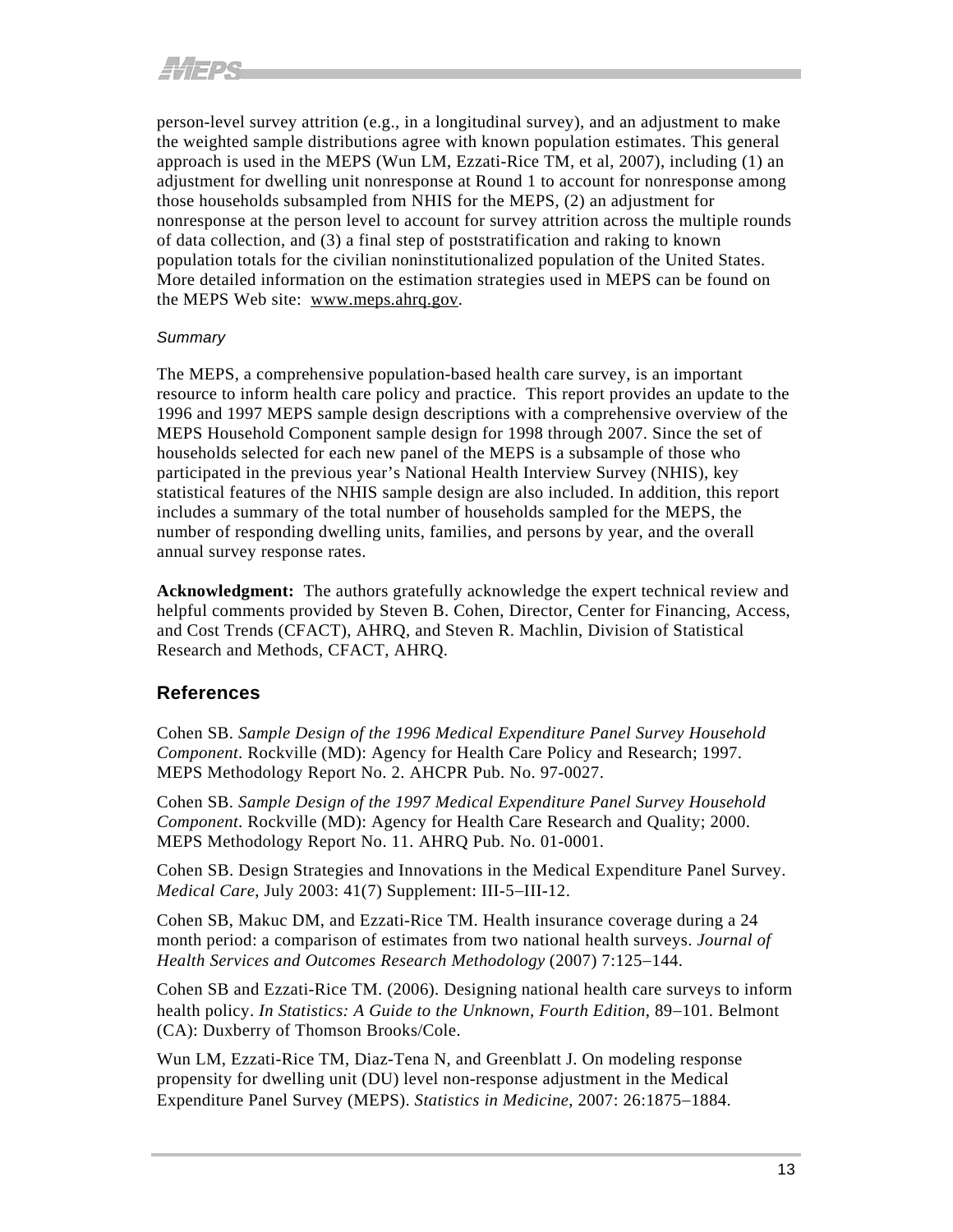# Tables

**Table 1**. Key Sample Design Features of the Medical Expenditure Panel Survey Household Component: 1996−2007

|                         |      | <b>Number</b><br>of PSUs*<br><b>Source</b> | Eligible                  |                                               |                | Number of<br>sampled    | <b>Initial</b><br>number of |
|-------------------------|------|--------------------------------------------|---------------------------|-----------------------------------------------|----------------|-------------------------|-----------------------------|
|                         |      | of<br>Sample =                             | <b>NHIS*</b><br>Quarters/ | <b>Additional</b>                             | <b>Sample</b>  | households<br>(Dwelling | reporting<br>units          |
| Panel                   | Year | NHIS*)                                     | <b>Panels</b>             | oversamples <sup>a</sup>                      | rate           | Units)                  | (RUs)                       |
| 1                       | 1996 | 195                                        | Q2,3/P1,3                 | None                                          | 1.000          | 10,597                  | 10,799                      |
| $\overline{2}$          | 1997 | 195                                        | Q1, 2, 3/                 |                                               | 0.428          | 6,300                   | 6,461                       |
|                         |      |                                            | P <sub>1</sub> ,3         | Adults (18+) with                             | 1.000          | 478                     |                             |
|                         |      |                                            |                           | functional impairments <sup>b</sup>           |                |                         |                             |
|                         |      |                                            |                           | Children (<18) with<br>limitations            | 1.000          | 601                     |                             |
|                         |      |                                            |                           | Persons 18-64                                 | 1.000          | 596                     |                             |
|                         |      |                                            |                           | predicted to incur high                       |                |                         |                             |
|                         |      |                                            |                           | medical expenditures                          |                |                         |                             |
|                         |      |                                            |                           | Persons with low                              | 0.600          | 1,238                   |                             |
|                         |      |                                            |                           | income <sup>c</sup>                           | 0.300          | 194                     |                             |
|                         |      |                                            |                           | Adults (18+) with other                       | 0.300          | 647                     |                             |
|                         |      |                                            |                           | limitations <sup>d</sup><br>Persons 65 years+ | 0.300          | 2,546                   |                             |
|                         |      |                                            |                           | Other                                         |                |                         |                             |
| 3                       | 1998 | 195                                        | $\overline{Q2}$ /P1,3     | None                                          | 1.000          | 5,166                   | 5,410                       |
| $\overline{\mathbf{4}}$ | 1999 | 100                                        | Q1, 2, 3 / P1             | None                                          | 0.945          | 6,900                   | 7,103                       |
| $\overline{5}$          | 2000 | 100                                        | Q1,2,3/P1                 | None                                          | 0.741          | 5,380                   | 5,533                       |
| $\overline{6}$          | 2001 | 195                                        | Q1, 2, 3                  | None                                          | 0.738          | 10,704                  | 11,026                      |
|                         |      |                                            | /P1,3                     | Q1,2<br>Q3                                    | 0.750          | 7,004                   |                             |
| $\overline{7}$          | 2002 | 195                                        | Q1,2,3                    |                                               | 0.716<br>0.560 | 3,700<br>8,132          | 8,339                       |
|                         |      |                                            | /P1,3                     | Q1,2 Asian/<200%                              | 1.000          | 1,718                   |                             |
|                         |      |                                            |                           | poverty <sup>e</sup>                          | 0.500          | 3,781                   |                             |
|                         |      |                                            |                           | Q1,2 Other                                    | 1.000          | 953                     |                             |
|                         |      |                                            |                           | Q3 Asian/<200%                                | 0.393          | 1,680                   |                             |
|                         |      |                                            |                           | poverty <sup>e</sup>                          |                |                         |                             |
|                         |      |                                            |                           | Q3 Other                                      |                |                         |                             |
| 8                       | 2003 | 195                                        | Q1,2,3                    |                                               | 0.616          | 8,400                   | 8,706                       |
|                         |      |                                            | /P1,3                     | Q1,2 Asian/<200%                              | 1.000          | 1,623                   |                             |
|                         |      |                                            |                           | poverty <sup>e</sup><br>Q1,2 Other            | 0.500<br>1.000 | 3,698<br>825            |                             |
|                         |      |                                            |                           | Q3 Asian/<200%                                | 0.595          | 2,254                   |                             |
|                         |      |                                            |                           | poverty <sup>e</sup>                          |                |                         |                             |
|                         |      |                                            |                           | Q3 Other                                      |                |                         |                             |
| 9                       | 2004 | 195                                        | Q1, 2, 3                  |                                               | 0.634          | 8,640                   | 8,939                       |
|                         |      |                                            | /P1,3                     | Q1,2 Asian/<200%                              | 1.000          | 1,516                   |                             |
|                         |      |                                            |                           | poverty <sup>e</sup>                          | 0.750          | 640                     |                             |
|                         |      |                                            |                           | Q1,2 Black                                    | 0.600          | 3,554                   |                             |
|                         |      |                                            |                           | Q1,2 Other                                    | 1.000          | 1,050                   |                             |
|                         |      |                                            |                           | Q3 Asian/<200%<br>poverty <sup>e</sup>        | 0.500<br>0.431 | 271<br>1,609            |                             |
|                         |      |                                            |                           | Q3 Black                                      |                |                         |                             |
|                         |      |                                            |                           | Q3 Other                                      |                |                         |                             |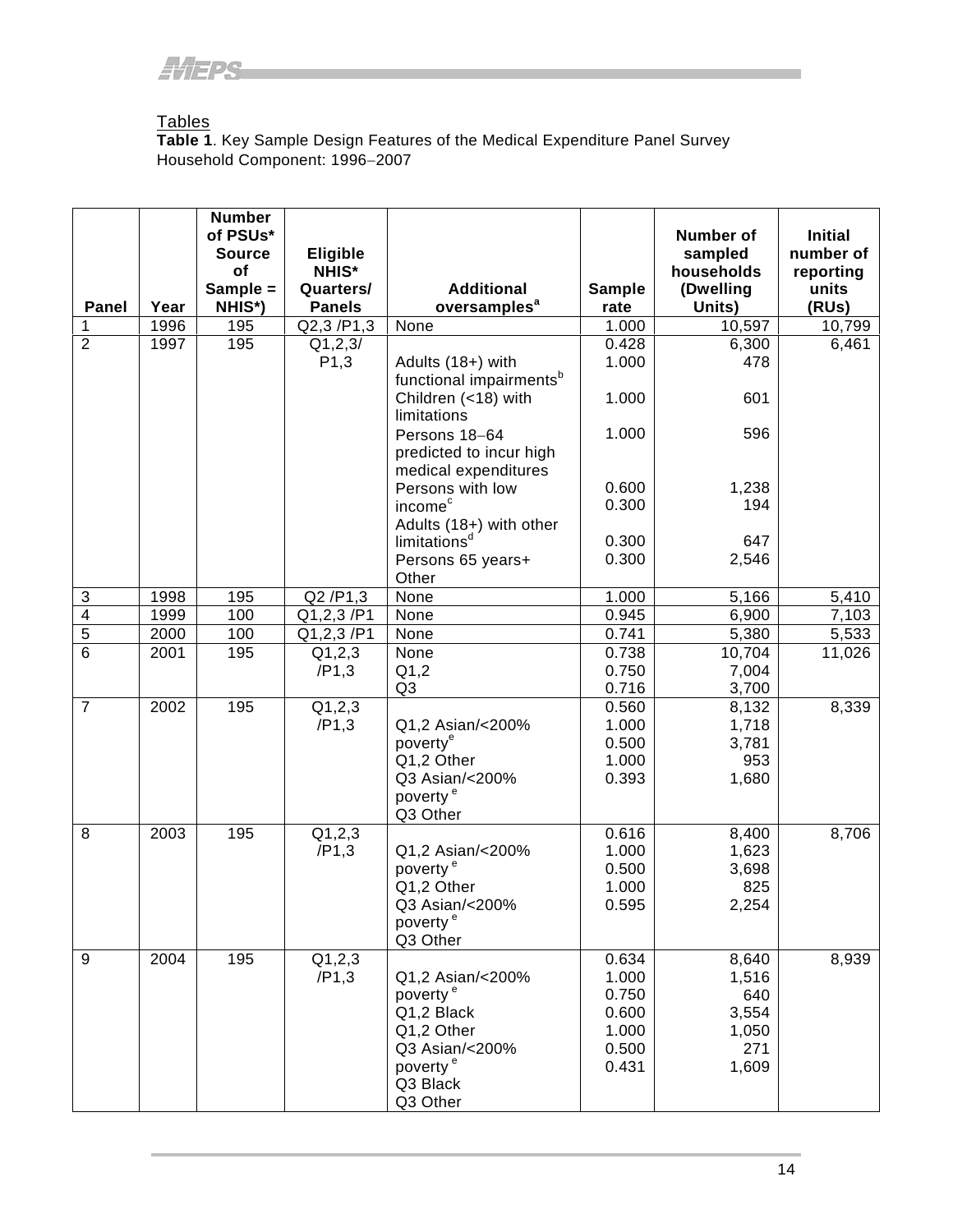| 10 | 2005 | 195   | Q1,2,3/P1,3 |                                     | 0.646 | 8,546 | 8,748 |
|----|------|-------|-------------|-------------------------------------|-------|-------|-------|
|    |      |       |             | Q1,2 Asian/<200% poverty $e$        | 1.000 | 1,616 |       |
|    |      |       |             | Q1,2 Black                          | 0.750 | 617   |       |
|    |      |       |             | Q1,2 Other                          | 0.600 | 3,395 |       |
|    |      |       |             | Q3 Asian/<200% poverty <sup>e</sup> | 1.000 | 956   |       |
|    |      |       |             | Q3 Black                            | 0.750 | 423   |       |
|    |      |       |             | Q3 Other                            | 0.427 | 1,536 |       |
| 11 | 2006 | 195   | Q1,2,3/P1,3 |                                     | 0.665 | 9,464 | 9,654 |
|    |      |       |             | $Q1,2$ Asian/<200% poverty $e$      | 1.000 | 1,726 |       |
|    |      |       |             | Q1,2 Black                          | 0.750 | 698   |       |
|    |      |       |             | Q1,2 Other                          | 0.600 | 3,842 |       |
|    |      |       |             | Q3 Asian/<200% poverty <sup>e</sup> | 1.000 | 959   |       |
|    |      |       |             | Q3 Black                            | 0.750 | 408   |       |
|    |      |       |             | Q3 Other                            | 0.500 | 1,831 |       |
| 12 | 2007 | 183** | Q1,2/P1,4   |                                     | 0.909 | 7,319 | 7,467 |
|    |      |       |             | Q1 Asian/<200% poverty <sup>e</sup> | 1.000 | 780   |       |
|    |      |       |             | Q1 Hispanic                         | 0.750 | 378   |       |
|    |      |       |             | Q1 Black                            | 0.750 | 324   |       |
|    |      |       |             | Q1 Other                            | 0.750 | 1,501 |       |
|    |      |       |             | Q2 Asian/<200% poverty <sup>e</sup> | 1.000 | 943   |       |
|    |      |       |             | Q2 Hispanic                         | 1.000 | 592   |       |
|    |      |       |             | Q2 Black                            | 1.000 | 560   |       |
|    |      |       |             | Q2 Other                            | 1.000 | 2,241 |       |

<sup>a</sup>The oversampling of Hispanic persons and black persons carries over from the NHIS for each MEPS panel. The oversampling of Asian persons carries over from the NHIS starting with Panel 12 of MEPS.

<sup>b</sup>Needs help in 1 or more activities of daily living (ADLs), such as bathing and dressing.

c Low incomes refers to incomes below 200% of the Federal poverty line.

<sup>d</sup>Needs help in 10 or more instrumental activities of daily living (IADLs), such as shopping or

paying bills.<br><sup>e</sup><200% poverty refers to incomes below 200% of the Federal poverty line.

\* NHIS is National Health Interview Survey; PSU is primary sampling unit.

\*\* The 2006 NHIS sample redesign included the partitioning of self-representing PSUs into smaller geographic areas (one or more counties) known as SPSUs or stratification PSUs. The number of PSUs shown for Panel 12 is comparable to the numbers associated with the earlier MEPS panels.

**Source:** Center for Financing, Access, and Cost Trends, Agency for Healthcare Research and Quality: Medical Expenditure Panel Survey.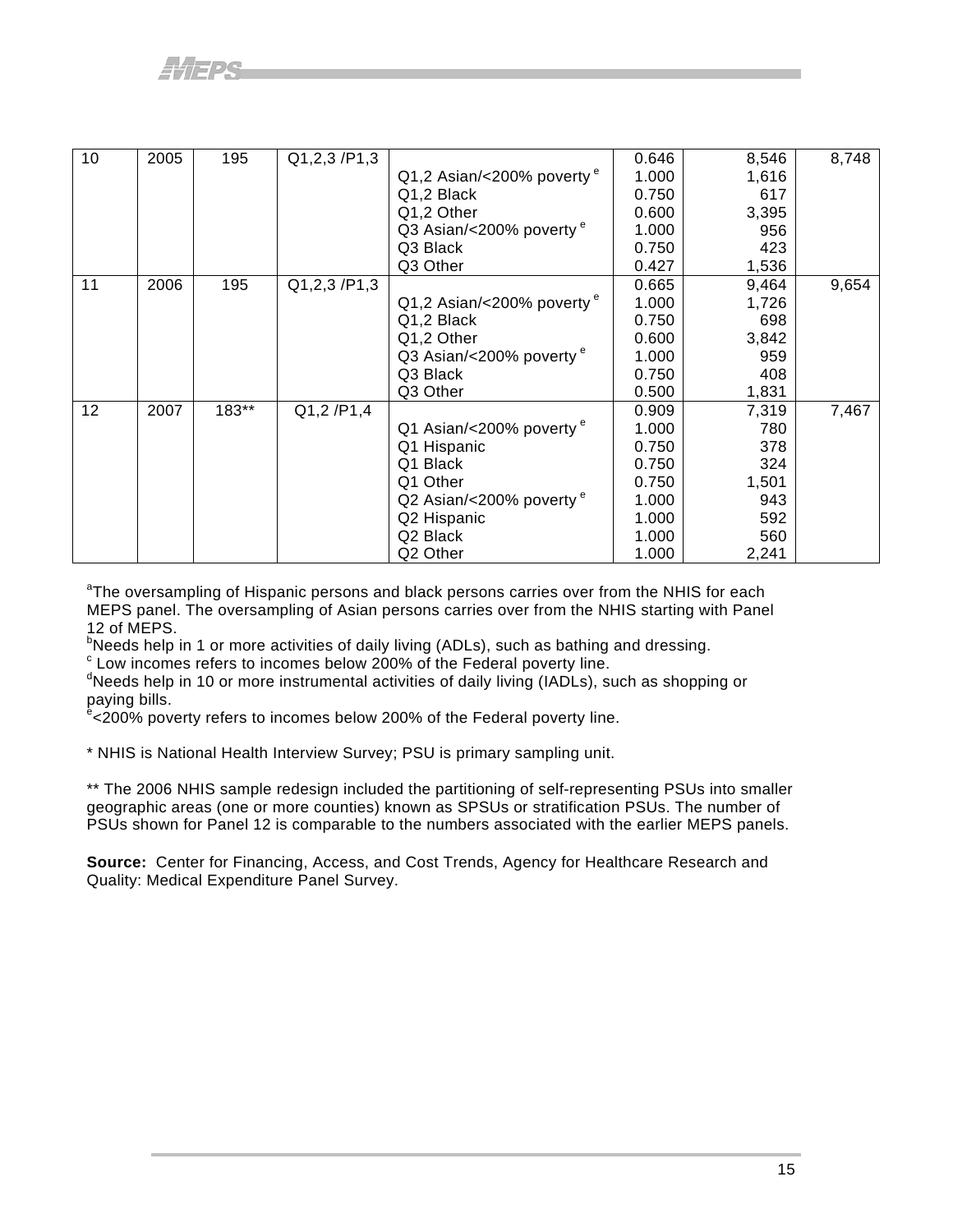**Table 2a**. Number of responding dwelling units, families, and persons, by year and panel.

|      |          | <b>Dwelling Units</b> | <b>Families</b> | <b>Persons</b> |
|------|----------|-----------------------|-----------------|----------------|
| 1996 | Panel 01 | 8,793                 | 9,388           | 23,612         |
| 1997 | Combined | 13,217                | 14,147          | 35,916         |
|      | Panel 01 | 8,035                 | 8,613           | 21,411         |
|      | Panel 02 | 5,182                 | 5,534           | 14,505         |
| 1998 | Combined | 8,816                 | 9,597           | 24,454         |
|      | Panel 02 | 4,625                 | 5,097           | 12,908         |
|      | Panel 03 | 4,191                 | 4,500           | 11,546         |
| 1999 | Combined | 5,533                 | 5,834           | 14,974         |
|      | Panel 04 | 5,533                 | 5,834           | 14,974         |
| 2000 | Combined | 9,323                 | 9,927           | 25,094         |
|      | Panel 04 | 4,990                 | 5,362           | 13,546         |
|      | Panel 05 | 4,333                 | 4,565           | 11,548         |
| 2001 | Combined | 12,598                | 13,393          | 34,173         |
|      | Panel 05 | 3,967                 | 4,239           | 10,589         |
|      | Panel 06 | 8,631                 | 9,154           | 23,584         |
| 2002 | Combined | 14,459                | 15,482          | 39,571         |
|      | Panel 06 | 7,952                 | 8,625           | 21,620         |
|      | Panel 07 | 6,507                 | 6,857           | 17,951         |
| 003  | Combined | 12,590                | 13,426          | 34,441         |
|      | Panel 07 | 5,959                 | 6,403           | 16,413         |
|      | Panel 08 | 6,631                 | 7,023           | 18,028         |
| 2004 | Combined | 12,782                | 13,664          | 34,797         |
|      | Panel 08 | 6,109                 | 6,600           | 16,530         |
|      | Panel 09 | 6,673                 | 7,064           | 18,267         |
| 2005 | Combined | 12,757                | 13,582          | 34,710         |
|      | Panel 09 | 6,074                 | 6,562           | 16,514         |
|      | Panel 10 | 6,683                 | 7,020           | 18,196         |

# **MEPS Household Component Point-in-Time Files, 1996**−**2005**

**Source:** Center for Financing, Access, and Cost Trends, Agency for Healthcare Research and Quality, Medical Expenditures Panel Survey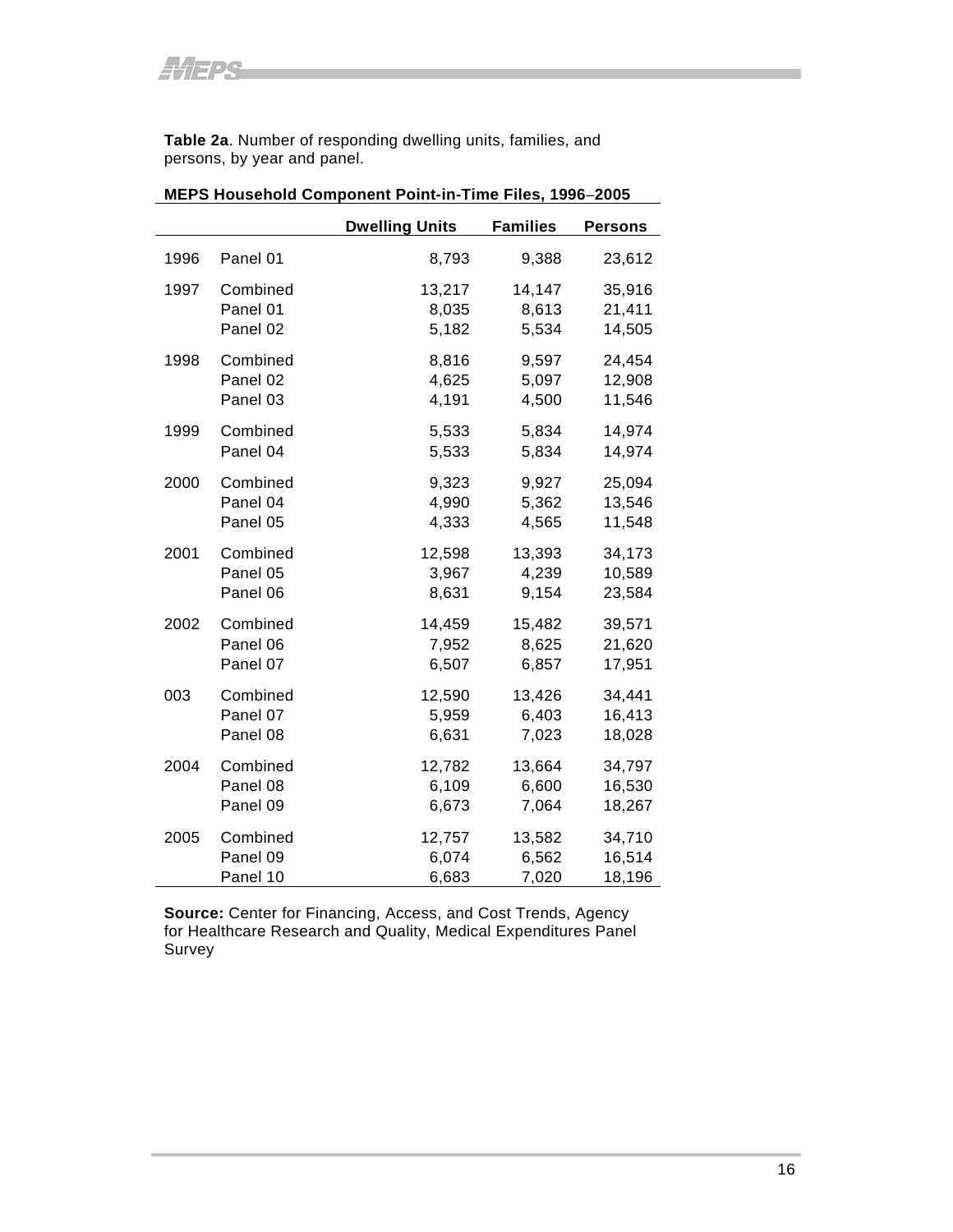**Table 2b**. Number of responding dwelling units, families, and persons, by year and panel.

|           | <b>MEPS Household Component Full-Year Files,</b> |
|-----------|--------------------------------------------------|
| 1996-2005 |                                                  |

|      |          | <b>Dwelling</b><br><b>Units</b> | Families* | <b>Persons</b> |
|------|----------|---------------------------------|-----------|----------------|
| 1996 | Panel 01 | 8,095                           | 8,588     | 21,571         |
| 1997 | Combined | 12,043                          | 12,986    | 32,636         |
|      | Panel 01 | 7,366                           | 7,925     | 19,622         |
|      | Panel 02 | 4,677                           | 5,061     | 13,014         |
| 1998 | Combined | 8,318                           | 8,920     | 22,953         |
|      | Panel 02 | 4,408                           | 4,756     | 12,260         |
|      | Panel 03 | 3,910                           | 4,164     | 10,693         |
| 1999 | Combined | 8,671                           | 9,278     | 23,565         |
|      | Panel 03 | 3,639                           | 3,925     | 9,979          |
|      | Panel 04 | 5,032                           | 5,353     | 13,586         |
| 2000 | Combined | 8,849                           | 9,437     | 23,839         |
|      | Panel 04 | 4,850                           | 5,195     | 13,170         |
|      | Panel 05 | 3,999                           | 4,242     | 10,669         |
| 2001 | Combined | 11,864                          | 12,732    | 32,122         |
|      | Panel 05 | 3,836                           | 4,114     | 10,298         |
|      | Panel 06 | 8,028                           | 8,618     | 21,824         |
| 2002 | Combined | 13,689                          | 14,712    | 37,418         |
|      | Panel 06 | 7,677                           | 8,326     | 20,890         |
|      | Panel 07 | 6,012                           | 6,386     | 16,528         |
| 2003 | Combined | 11,929                          | 12,742    | 32,681         |
|      | Panel 07 | 5,771                           | 6,147     | 16,000         |
|      | Panel 08 | 6,158                           | 6,595     | 16,681         |
| 2004 | Combined | 12,043                          | 12,917    | 32,737         |
|      | Panel 08 | 5,910                           | 6,358     | 16,058         |
|      | Panel 09 | 6,133                           | 6,559     | 16,679         |
| 2005 | Combined | 11,918                          | 12,680    | 32,320         |
|      | Panel 09 | 5,832                           | 6,278     | 15,904         |
|      | Panel 10 | 6,086                           | 6,402     | 16,416         |

 $*$  Families defined by variable FAMID[yy] where FMRS1231 = 1. **Source:** Center for Financing, Access, and Cost Trends, Agency for Healthcare Research and Quality, Medical Expenditures Panel Survey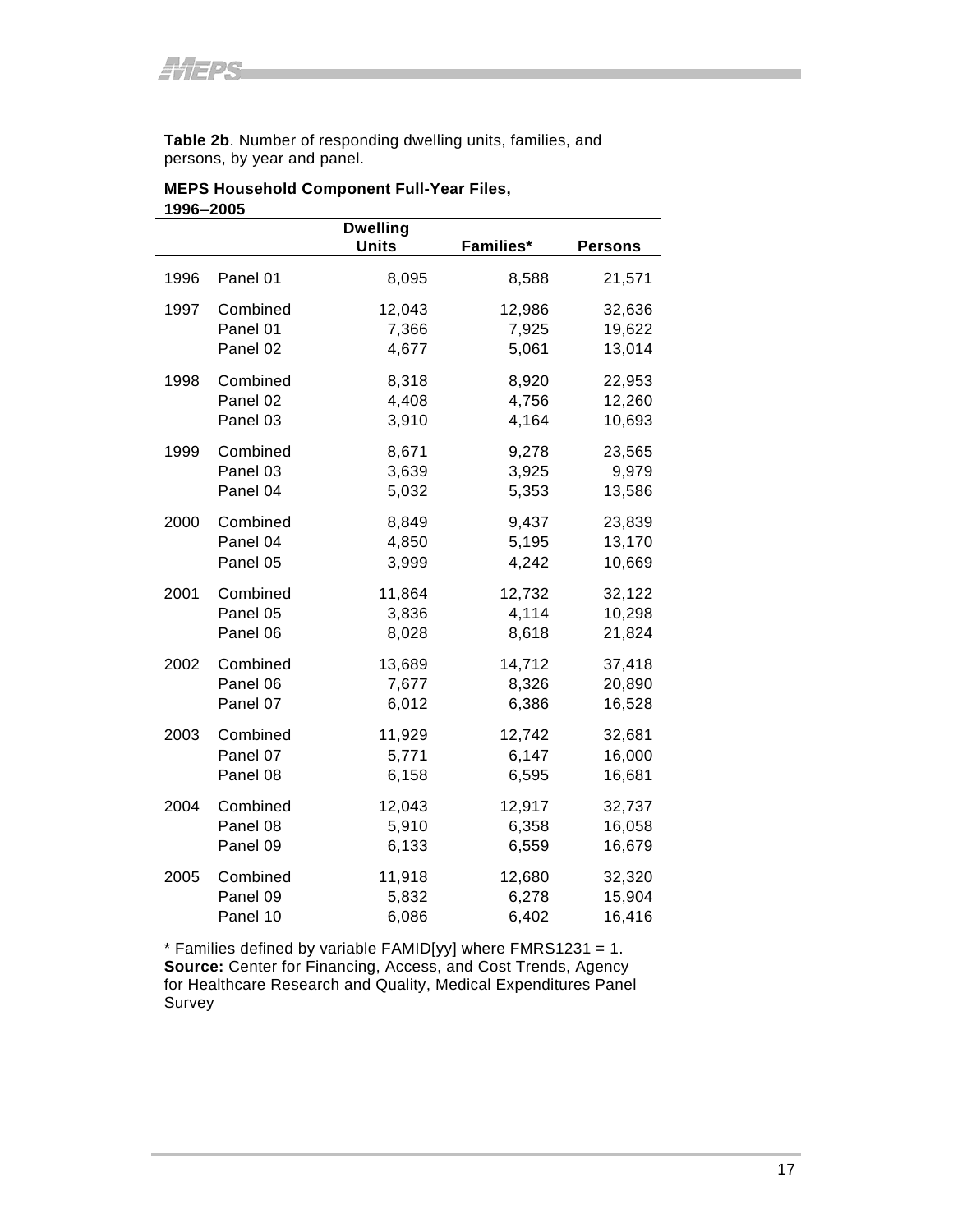|                | 1996   | 1997   | 1998   | 1999 <sup>1</sup> | 2000   | 2001   | 2002   | 2003   | 2004   | 2005   |
|----------------|--------|--------|--------|-------------------|--------|--------|--------|--------|--------|--------|
| Total          | 23,612 | 35,916 | 24,454 | 14,974            | 25,094 | 34,173 | 39,571 | 34,441 | 34,797 | 34,710 |
| Age            |        |        |        |                   |        |        |        |        |        |        |
| $<$ 1          | 360    | 566    | 367    | 200               | 376    | 514    | 558    | 518    | 511    | 519    |
| $1 - 17$       | 6,532  | 10,298 | 7,162  | 4,219             | 6,987  | 9,459  | 11,453 | 10,188 | 10,082 | 10,118 |
| $18 - 24$      | 2,133  | 3,194  | 2,204  | 1,308             | 2,230  | 3,125  | 3,610  | 3,179  | 3,268  | 3,243  |
| $25 - 44$      | 7,230  | 10,530 | 7,003  | 4,449             | 7,228  | 9,773  | 11,151 | 9,560  | 9,650  | 9,432  |
| $45 - 64$      | 4,707  | 7,224  | 4,925  | 3,149             | 5,400  | 7,440  | 8,524  | 7,286  | 7,501  | 7,676  |
| $65+$          | 2,650  | 4,104  | 2,793  | 1,649             | 2,873  | 3,862  | 4,275  | 3,710  | 3,785  | 3,722  |
| Sex            |        |        |        |                   |        |        |        |        |        |        |
| Male           | 11,257 | 17,033 | 11,567 | 7,241             | 12,056 | 16,339 | 18,832 | 16,258 | 16,405 | 16,406 |
| Female         | 12,355 | 18,883 | 12,887 | 7,733             | 13,038 | 17,834 | 20,739 | 18,183 | 18,392 | 18,304 |
| Race/ethnicity |        |        |        |                   |        |        |        |        |        |        |
| Hispanic       | 4,872  | 7,884  | 5,526  | 3,583             | 6,098  | 8,022  | 9,990  | 9,253  | 9,520  | 9,585  |
| <b>Black</b>   | 3,183  | 5,301  | 3,689  | 2,173             | 3,626  | 5,041  | 6,022  | 5,392  | 5,349  | 5,716  |
| Asian          | 690    | 1,004  | 1,006  | 437               | 726    | 1,175  | 1,643  | 1,516  | 1,461  | 1,370  |
| Other          | 14,867 | 21,727 | 14,233 | 8,781             | 14,644 | 19,935 | 21,916 | 18,280 | 18,467 | 18,039 |
| Region         |        |        |        |                   |        |        |        |        |        |        |
| Northeast      | 4,754  | 6,990  | 4,503  | 2,599             | 4,084  | 5,570  | 6,370  | 5,315  | 5,450  | 5,205  |
| Midwest        | 5,101  | 7,578  | 4,913  | 3,030             | 5,203  | 7,093  | 7,729  | 6,628  | 6,642  | 6,610  |
| South          | 8,196  | 12,592 | 8,867  | 5,496             | 9,295  | 12,551 | 14,924 | 13,297 | 13,745 | 13,514 |
| West           | 5,561  | 8,756  | 6,171  | 3,849             | 6,512  | 8,959  | 10,548 | 9,201  | 8,960  | 9,381  |
| <b>MSA</b>     |        |        |        |                   |        |        |        |        |        |        |
| <b>MSA</b>     | 18,694 | 28,147 | 19,294 | 11,757            | 19,676 | 27,265 | 31,625 | 27,393 | 27,710 | 28,723 |
| Non MSA        | 4,918  | 7,769  | 5,160  | 3,217             | 5,418  | 6,908  | 7,946  | 7,048  | 7,087  | 5,987  |

<span id="page-22-0"></span>**Table 3a**. Number of completed person-level interviews by age, sex, race/ethnicity, region, and MSA status (based on MEPS Point in Time files), MEPS 1996−2005

**Source:** Center for Financing, Access, and Cost Trends, Agency for Healthcare Research and Quality, Medical Expenditures Panel Survey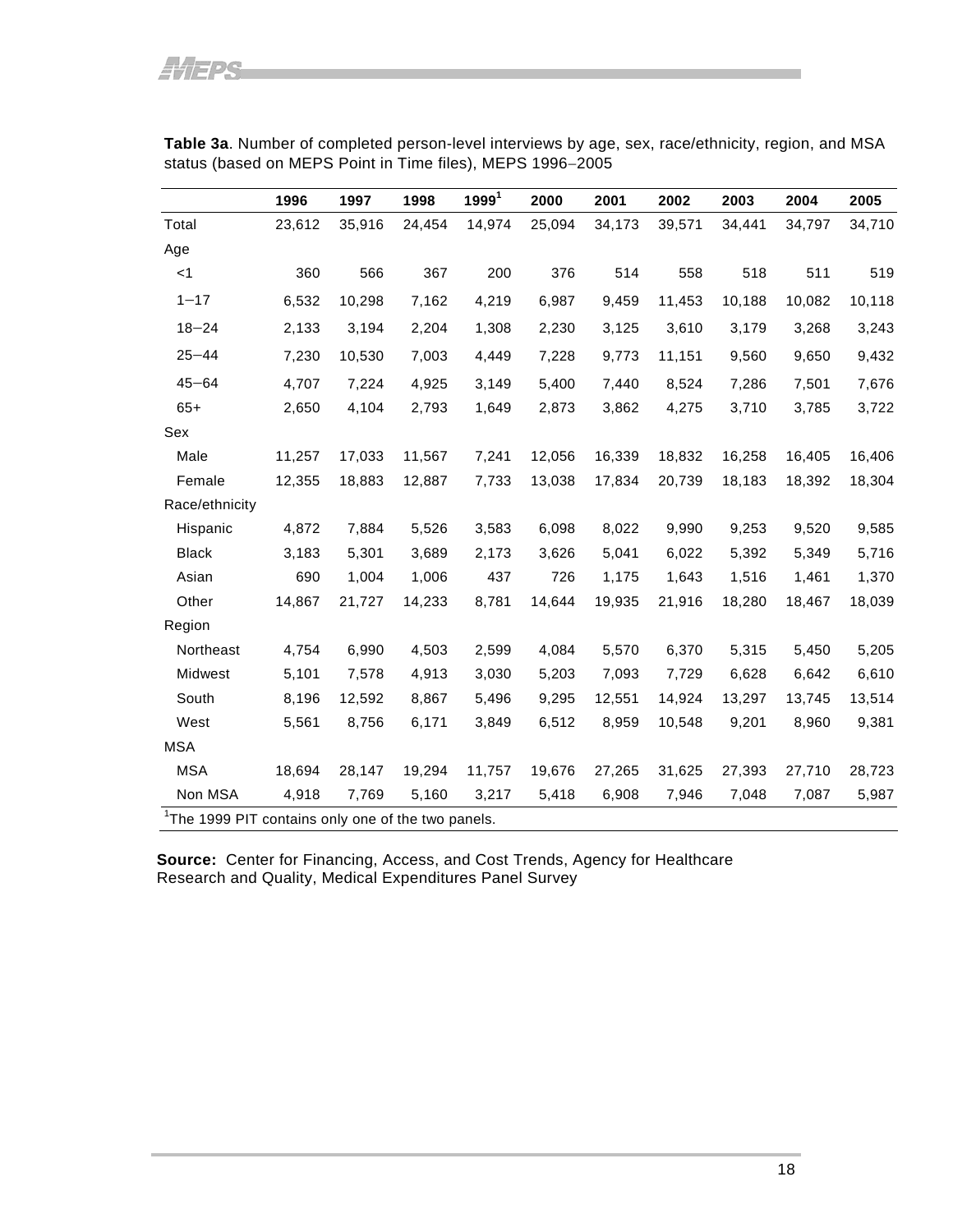|                   | 1996   | 1997   | 1998   | 1999   | 2000   | 2001   | 2002   | 2003   | 2004   | 2005   |
|-------------------|--------|--------|--------|--------|--------|--------|--------|--------|--------|--------|
| Total             | 21,571 | 32,636 | 22,953 | 23,565 | 23,839 | 32,122 | 37,418 | 32,681 | 32,737 | 32,320 |
| Age               |        |        |        |        |        |        |        |        |        |        |
| $<$ 1             | 321    | 406    | 270    | 266    | 291    | 383    | 455    | 431    | 426    | 424    |
| $1 - 17$          | 5,965  | 9,330  | 6,569  | 6,551  | 6,595  | 8,774  | 10,599 | 9,512  | 9,353  | 9,217  |
| $18 - 24$         | 1,884  | 2,919  | 2,154  | 2,095  | 2,119  | 3,010  | 3,462  | 3,080  | 3,072  | 3,041  |
| $25 - 44$         | 6,478  | 9,332  | 6,412  | 6,727  | 6,680  | 8,869  | 10,273 | 8,877  | 8,819  | 8,559  |
| $45 - 64$         | 4,374  | 6,661  | 4,753  | 5,107  | 5,244  | 7,228  | 8,296  | 7,053  | 7,303  | 7,362  |
| $65+$             | 2,549  | 3,988  | 2,795  | 2,819  | 2,910  | 3,858  | 4,333  | 3,728  | 3,764  | 3,717  |
| Sex               |        |        |        |        |        |        |        |        |        |        |
| Male              | 10,289 | 15,443 | 10,859 | 11,287 | 11,445 | 15,369 | 17,796 | 15,413 | 15,439 | 15,251 |
| Female            | 11,282 | 17,193 | 12,094 | 12,278 | 12,394 | 16,753 | 19,622 | 17,268 | 17,298 | 17,069 |
| Race/ethnicity    |        |        |        |        |        |        |        |        |        |        |
| Hispanic          | 4,638  | 7,542  | 5,585  | 5,852  | 5,936  | 7,637  | 9,427  | 8,866  | 9,022  | 8,990  |
| NonHienanio       | 16,933 | 25,094 | 17,368 | 17,713 | 17,903 | 24,485 | 27,991 | 23,815 | 23,715 | 23,330 |
| <b>Black</b>      | 2,907  | 4,815  | 3,430  | 3,239  | 3,471  | 4,699  | 5,570  | 5,094  | 4,991  | 5,260  |
| Asian             | 582    | 829    | 597    | 635    | 602    | 987    | 1,304  | 1,349  | 1,311  | 1,227  |
| Other             | 13,444 | 19,450 | 13,341 | 13,839 | 13,830 | 18,799 | 21,117 | 17,372 | 17,413 | 16,843 |
| Region            |        |        |        |        |        |        |        |        |        |        |
| Northeast         | 4,275  | 6,278  | 4,159  | 4,031  | 3,746  | 5,063  | 5,840  | 4,843  | 4,912  | 4,734  |
| Midwest           | 4,668  | 6,834  | 4,537  | 4,657  | 4,951  | 6,679  | 7,377  | 6,365  | 6,224  | 6,154  |
| South             | 7,494  | 11,446 | 8,340  | 8,764  | 8,901  | 12,003 | 14,212 | 12,704 | 13,130 | 12,656 |
| West              | 5,134  | 8,078  | 5,917  | 6,113  | 6,241  | 8,377  | 9,989  | 8,769  | 8,471  | 8,776  |
| <b>MSA Status</b> |        |        |        |        |        |        |        |        |        |        |
| <b>MSA</b>        | 16,791 | 25,185 | 17,897 | 18,325 | 18,556 | 25,451 | 29,723 | 25,827 | 26,777 | 26,572 |
| Non MSA           | 4,592  | 7,127  | 4,817  | 5,038  | 5,283  | 6,671  | 7,695  | 6,854  | 5,960  | 5,748  |
| Missing           | 188    | 324    | 239    | 202    |        |        |        |        |        |        |

**Table 3b**. Number of completed person-level interviews by age, sex, race/ethnicity, region, and MSA status (based on MEPS Full Year Files): MEPS-HC 1996−2005

**Source:** Center for Financing, Access, and Cost Trends, Agency for Healthcare Research and Quality, Medical Expenditures Panel Survey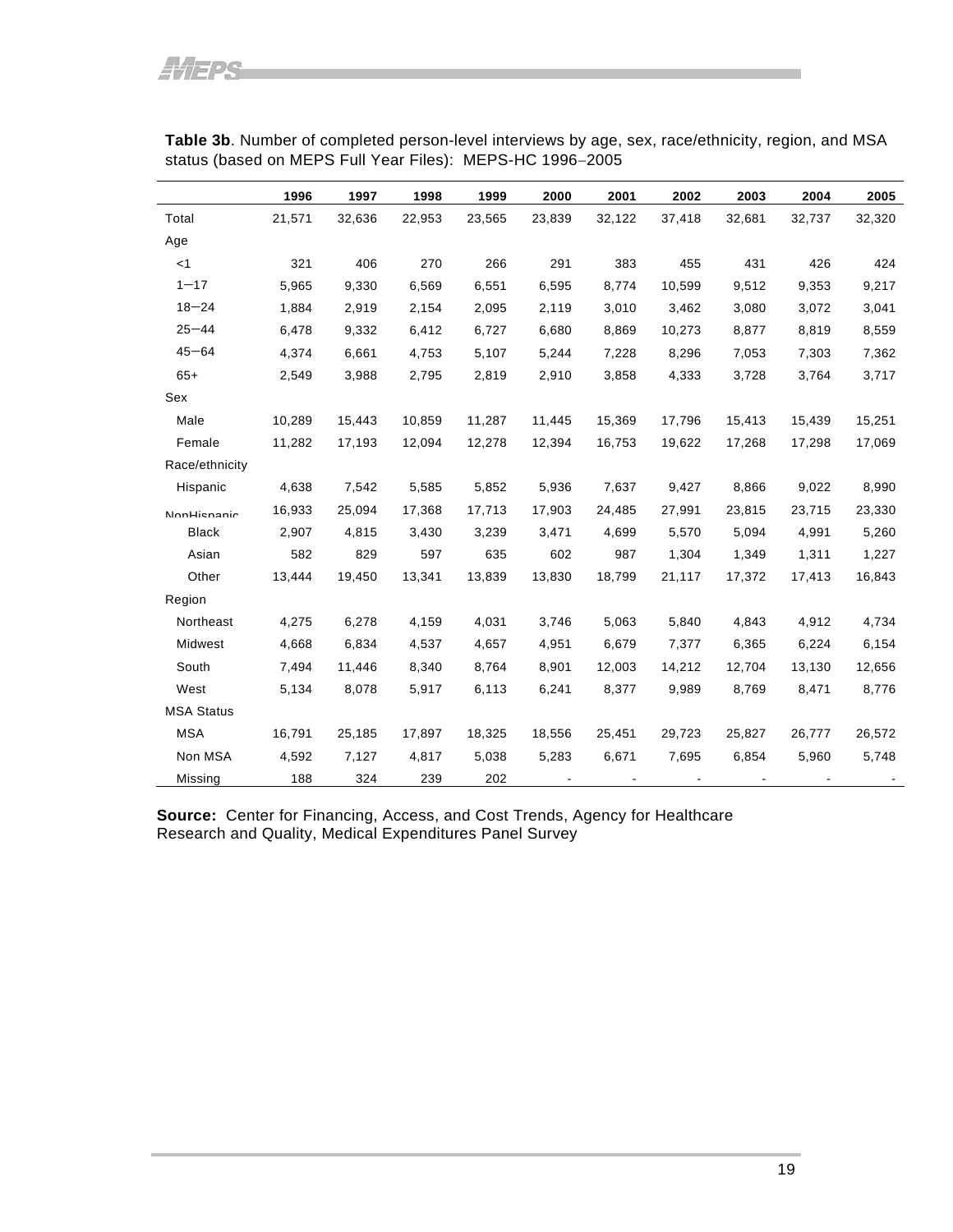**Table 4**. Example sample size and response rates - Full Year (Panel 7, Rounds 1−3 combined with Panel 6, Rounds 3−5): MEPS 2002

|                                                                                                                 | Panel 6             | Panel 7             |
|-----------------------------------------------------------------------------------------------------------------|---------------------|---------------------|
| A. Percentage of NHIS households designated for<br>use in MEPS (those initially characterized as<br>responding) | 89.9%               | 89.7%               |
| B. Number of households sampled from the NHIS                                                                   | 10,704              | 8,132               |
| C. Number of Households sampled from the NHIS<br>and eligible and fielded for MEPS                              | 10,651              | 8,083               |
| D. Round 1 - Number of RUs* eligible for<br>interviewing                                                        | 11,556              | 8,710               |
| E. Round 1 – Number of RUs with completed<br>interviews                                                         | 9,377               | 7,008               |
| F. Round 2 - Number of RUs eligible for interviewing                                                            | 9,666               | 7,197               |
| G. Round 2 – Number of RUs with completed<br>interviews                                                         | 9,222               | 6,802               |
| H. Round 3 – Number of RUs eligible for interviewing<br>I. Round 3 - Number of RUs with completed               | 9,380               | 6,937               |
| interviews                                                                                                      | 9,001               | 6,673               |
| J. Round 4 - Number of RUs eligible for interviewing<br>K. Round 4 - Number of RUs with completed               | 9,117               | <b>NA</b>           |
| interviews                                                                                                      | 8,843               | <b>NA</b>           |
| L. Round 5 - Number of RUs eligible for interviewing<br>M. Round 5 - Number of RUs with completed               | 8,892               | <b>NA</b>           |
| interviews                                                                                                      | 8,781               | <b>NA</b>           |
| P6: A x (E/D) x (G/F) x (I/H) x (K/J) x (M/L)                                                                   | 64.0%               | 65.6%               |
|                                                                                                                 | (Panel 6            | (Panel 7            |
| P7: A x (E/D) x (G/F) x (I/H)                                                                                   | through<br>Round 5) | through<br>Round 3) |
| Overall combined response rate:                                                                                 |                     |                     |
| 0.55 x P6 response rate +                                                                                       |                     |                     |
| 0.45 x P7 response rate                                                                                         | 64.7%               |                     |

\* RU is Reporting Unit.

**Source:** Center for Financing, Access, and Cost Trends, Agency for Healthcare Research and Quality: Medical Expenditure Panel Survey.